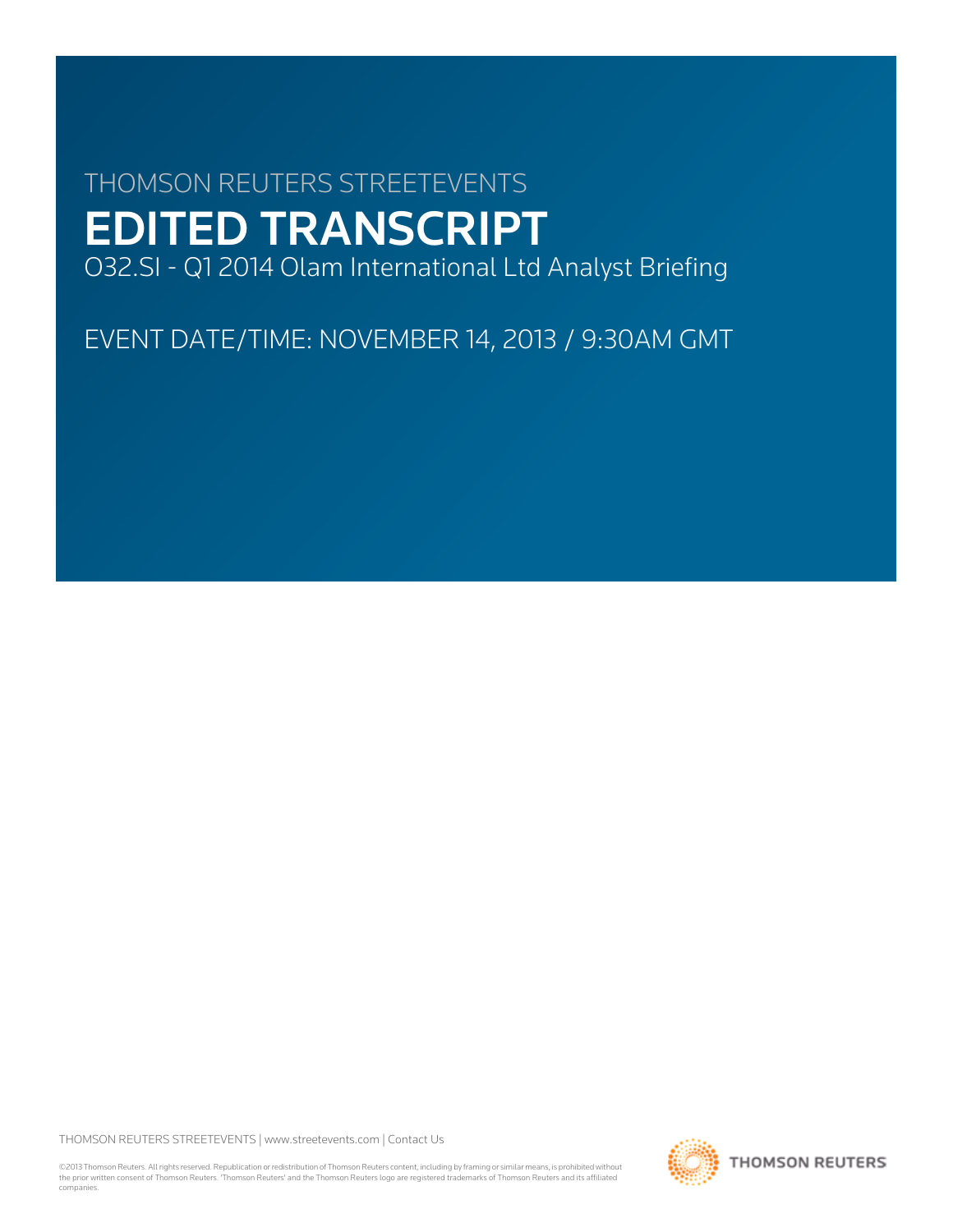# **CORPORATE PARTICIPANTS**

**[Aditya Renjen](#page-1-0)** Olam International Ltd - General Manager, IR **[Anantharaman Shekhar](#page-1-1)** Olam International Ltd - Executive Director Finance & Business Development **[Sunny Verghese](#page-8-0)** Olam International Ltd - Group Managing Director and CEO

# **CONFERENCE CALL PARTICIPANTS**

**[Philip Wickham](#page-8-1)** HSBC - Analyst **[Charles Spencer](#page-15-0)** Morgan Stanley - Analyst **[Conrad Werner](#page-19-0)** Macquarie - Analyst **[Patrick Yau](#page-18-0)** Citi - Analyst **[Tanuj Shori](#page-9-0)** Nomura - Analyst **[Abhijit Attavar](#page-13-0)** Jefferies - Analyst **[Adrian Foulger](#page-14-0)** Standard Chartered - Analyst

# <span id="page-1-0"></span>**PRESENTATION**

# **Aditya Renjen** - Olam International Ltd - General Manager, IR

Good evening, ladies and gentlemen. Welcome to Olam's first-quarter FY14 results briefing. Let me start by introducing the team from Olam. To my left is Sunny Verghese, Group Managing Director and CEO; to his left is Shekhar Anantharaman, Executive Director Finance and Business Development; and to the far left is Muthukumar, President Corporate Finance. I'm Aditya from the Investor Relations team.

<span id="page-1-1"></span>We'll start off this evening by a presentation by Shekhar. After which we will open the floor for questions. So those joining us via the webcast, they can post their questions online at any time. So thank you, and over to you, Shekhar.

# **Anantharaman Shekhar** - Olam International Ltd - Executive Director Finance & Business Development

Thank you, Aditya, and welcome, ladies and gentlemen to our first quarter briefing for the financial year. So I will assume that the usual disclaimers are read and understood and move straight to the agenda that we hope to cover in the next 30 odd minutes. So I would like to focus firstly on the highlights for this quarter. It's been 4 months into the new year so we would like to spend some time with the key highlights, both financial as well as qualitative.

And then move to a quick strategic recap, looking at what this quarter means for the strategic plan that we announced in April, which is about 7 months into the strategic plan, and how we are faring and what's the progress on the various -- on the core key priorities and the six pathways that we identified. We'll then spend a little bit time on the consolidated financial performance and then focus on the summary.

One thing that you would all notice with the results that you are all glancing through as we talk is the changes that we have made as we had talked about. So this is part of a journey wherein we are trying to improve the overall communication, simplify our communication as well as ensure that our business is focused on the right metrics, the communication focuses on those metrics, and we are able to explain the business and improve the understanding of our business.

And to that effect in this particular -- starting from this quarter, we have a new MD&A, which is -- which you see in your packs, which explains the business around the metrics that we have identified in our strategic plan. The MASNET is also slightly different, and you will also find that this presentation again focuses on the same metrics.

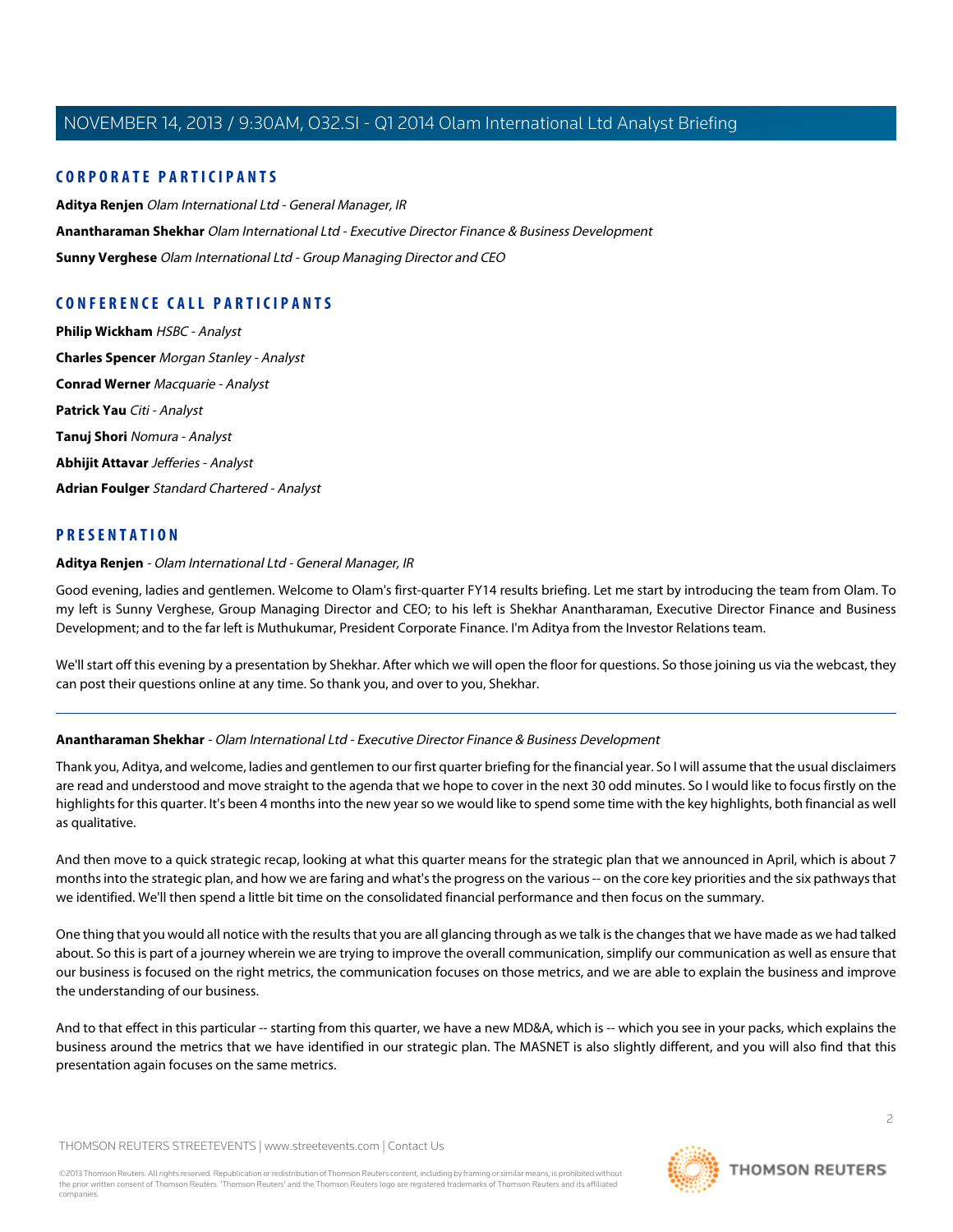So the intent here to focus action as well as focus the communication on the metric that really matter and simplify our overall communication and make it more transparent and make it more understandable, putting the business in its right perspective.

So we will -- must say that this is the start of a journey. We have sought a lot of feedback before implementing this new communication pack, and I'm sure at the end of this and going forward we will improve this based on your feedback.

So with regard to the first quarter, I think the first key thing is our first quarter, as you all know, is our quietest quarter. But it's been a good steady start to the year and we are quite pleased that both in terms of profit performance as well as cash flow performance we are moving around the milestone that we have set for ourselves. We have an EBITDA growth of roughly 12% and PATMI growth of about 6%.

And equally pleasing is the fact that the free cash flow generation for this quarter is a positive number. But more than the number itself, it is a significant improvement over the previous quarter of last year. So on the twin objectives that we have highlighted in our strategic plan of pursuing both profitable growth as well as improving our cash flow generation, we think that the quarter will provide some milestones, although it is one quarter in -- for the year and the rest of the year is still ahead. But it's a good start to the year.

We are also pleased with some of the more boring, mundane stuff, but which is very important to continue to deliver on this performance. And the first part is an improved operating efficiency and you'll note that the, in terms of overhead growth it's a significantly reduced pace of growth compared to what we have -- you've seen in the past.

With the mix of acquisitions and the investment that we were making towards our strategic plan, we had been growing overheads in the high teens, and you'll see in this quarter and going forward that that pace of overhead growth will come down. And this is on the basis of a lot of sustained cost management initiatives that we are implementing across the Company.

You also see reduced pace of CapEx as per what we announced. So it's reduced compared to what we were spending, but it's still an incremental SGD1.5 billion that we expect to spend over the next 3 years. So we are focused on implementing that revised CapEx program, but it's certainly reduced compared to the CapEx that we were implementing over the last 3 odd years.

Lastly, another key metric that we are focused on is to ensure that the net gearing doesn't -- remains within a ceiling of 2 that we have set out in the strategic plan period, and we are pleased to announce that at the end of this quarter we are below that 2 times gearing that we have set out.

Last but not the least, we have made two announcements post the quarter end; one, which is a disposal of a gin in Australia, and more recently as of last night, the sale and lease-back of the Australian almond orchard. And both these are critical pieces in the journey that we identified and the key priority that we identified in the strategic plan.

So overall terms, good steady start, reasonable set of financials for quarter one and good progress towards the key strategic plan priority. So I'll move straight to just providing, encapsulating the actions that we have taken towards the 6 key pathways that we had identified in the strategic plan 6 months ago.

A lot of you and a lot of other investors have spoken to us and feeling a bit impatient about the progress along these priorities. And it's tough to convert each of these priorities into action overnight. I can assure you that we have been working hard on each one of these priorities, each one of these pathways. And if you look at for an overall basis what we have achieved so far, we certainly believe that a significant improvement in cash flow generation, as you will see in the number. We certainly believe that in terms of reduction of gearing we are below the norm that we have set for -- our revised norm that we have set for ourselves.

So we are looking at optimizing the shape of our portfolio, reducing the complexity. There have been four business units which have been restructured quite comprehensively and 27 profit centers that have been shut down. And there is a lot of action that have been taken to better improve the understanding of our business amongst our key stakeholders which includes Investor Days, which includes field visits and which includes the revised reporting format that we are launching from this quarter.

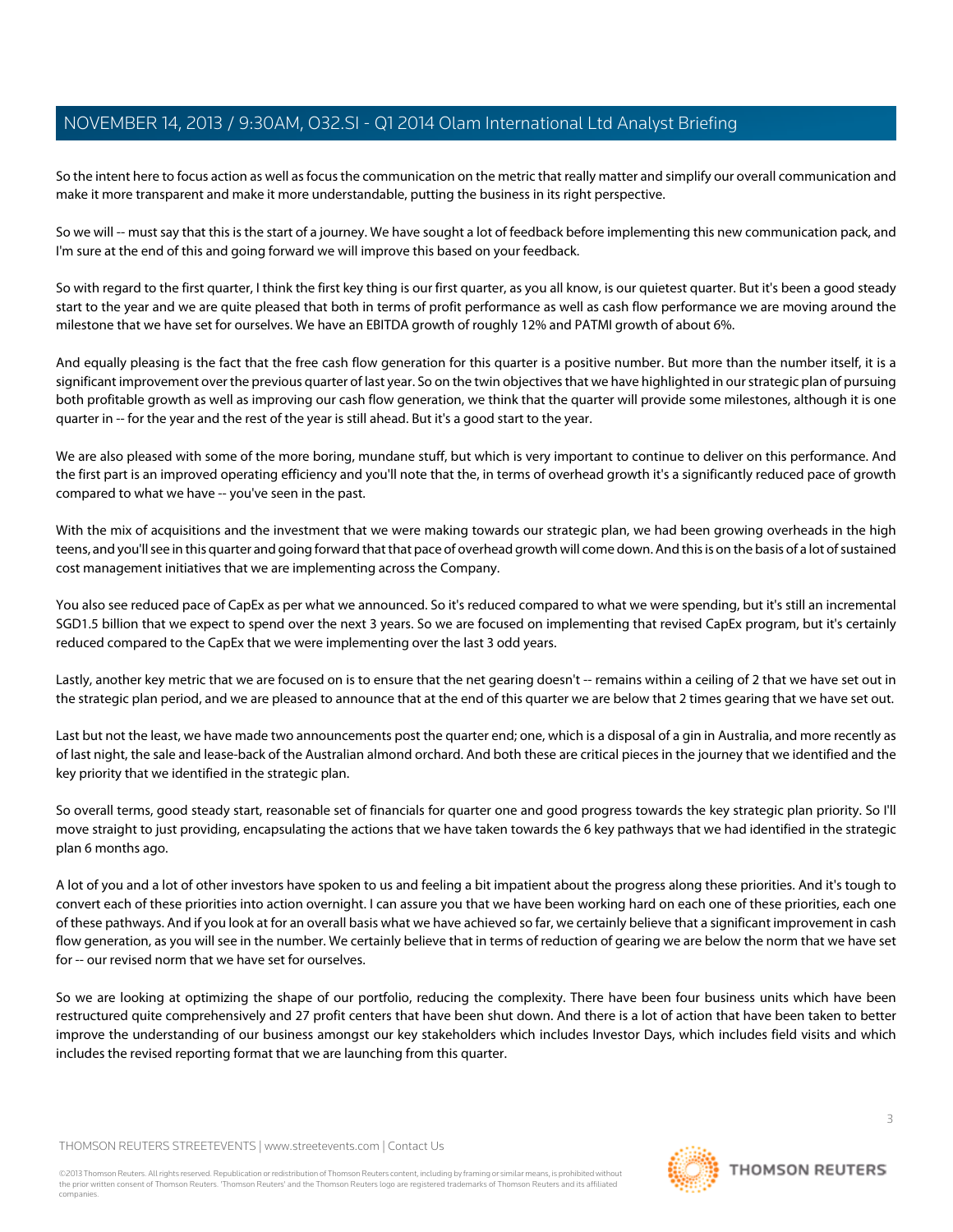On an overall number basis, because lot of analysts are here, so you'd like a number, the five key initiates that we have concluded and announced so far have overall terms released, it will release a cash of SGD370 million and a gain on these five initiatives of SGD95 million.

So two points here; one, five asset disposals that we have done, two of which are sale and lease-back nature and three are asset -- two are asset disposals of non-core asset and one is a divestment of 25% stake, which is the noodle -- of the noodles business. It means these five which were key priorities for us in the strategic plan we have actually concluded an ability to reduce our balance sheet by SGD400 million, SGD370 million odd. But more importantly, reaffirm the value of these assets and the value that we have added to these assets after we acquired them. So we are quite pleased with that outcome along those priorities that we identified.

In terms of details on the six specific pathways, the CapEx has been scaled down as for the revised SGD1.5 billion plan in the next 3 years. And you will note that in this quarter it's about 25% lower than what it was in Q1 of last year. On the area of optimizing balance sheet, we have announced two transactions, the Australia almond sale and lease-back as well as the US, which was announced previously in last year. In terms of unlocking value from our assets there have been two divestments, the sale of the basmati rice mill as well as the sale of the cotton gin more recently as well as the divestment of 25% stake in -- to Sanyo Food.

So put together these priorities pathways two and three is the SGD370 million in cash generation as well as SGD95 million odd in gains that we are, we have fortified.

In terms of the shape and optimizing the shape of the portfolio, I already mentioned four BUs have been restructured quite comprehensively and two of those have already started delivering results, both sugar and the dairy supply chain have both started delivering results in this new form and format. And the wood products and the CFS business are on their way to start delivering hopefully soon in the revised format.

And again, in terms of improving operating efficiencies, well, these things take time and this is a journey that we have started. But we're pleased to see that there are results even in this quarter for you to take back with you.

And in terms of specific actions we've taken, in terms of stakeholder communication, we have already held Investor Days for four BUs; we've had a field visit with where some of you have joined us on to Gabon and Nigeria; and then the changes that we have made starting today. And hopefully all this will help in improving the key messaging around our business.

So on all the six pathways there has been progress. There is beyond this a lot of actions happening on various priorities. And obviously as and when we are concluding those specific and whatever is announceable we will be sharing that with you. So please rest assured that we remain focused on our total strategic plan that we've announced and we will remain focused in the coming quarters in showing you milestones again the same.

Since the sale and lease-back of the Australian almond just concluded yesterday, we just like to take a couple of minutes on this transaction which we think is extremely -- we're very pleased with the outcome. Firstly, the sales consideration of AUD200 million will help us reduce debt and improve our cash flows for the current year. We expect the transaction to get completed in the early part of Q3. So this will be something that will impact this particular year.

There is a one-time post-tax gain of AUD45 million expected, which is again -- will hit the books this year. And this reiterates the value. We believe we bought these assets at very competitive values 4 years ago, but the assets were quite distressed. And the value today at which we have been able to sell these assets to very select investors shows the amount of effort that's gone in and the quality of effort that's gone in to improve the value of these assets.

And the trees have been nursed back to health. You all remember that the first couple of years we struggled with the yields where the trees had been distressed because of the drought as well as the financial difficulty that the previous owner had. But we have done a lot over the last 4 years and today the orchard -- this value at which we have been able to sell this particular asset shows the value that we have created -- we have bought at as well as what we have added to these assets over the last 4 years.

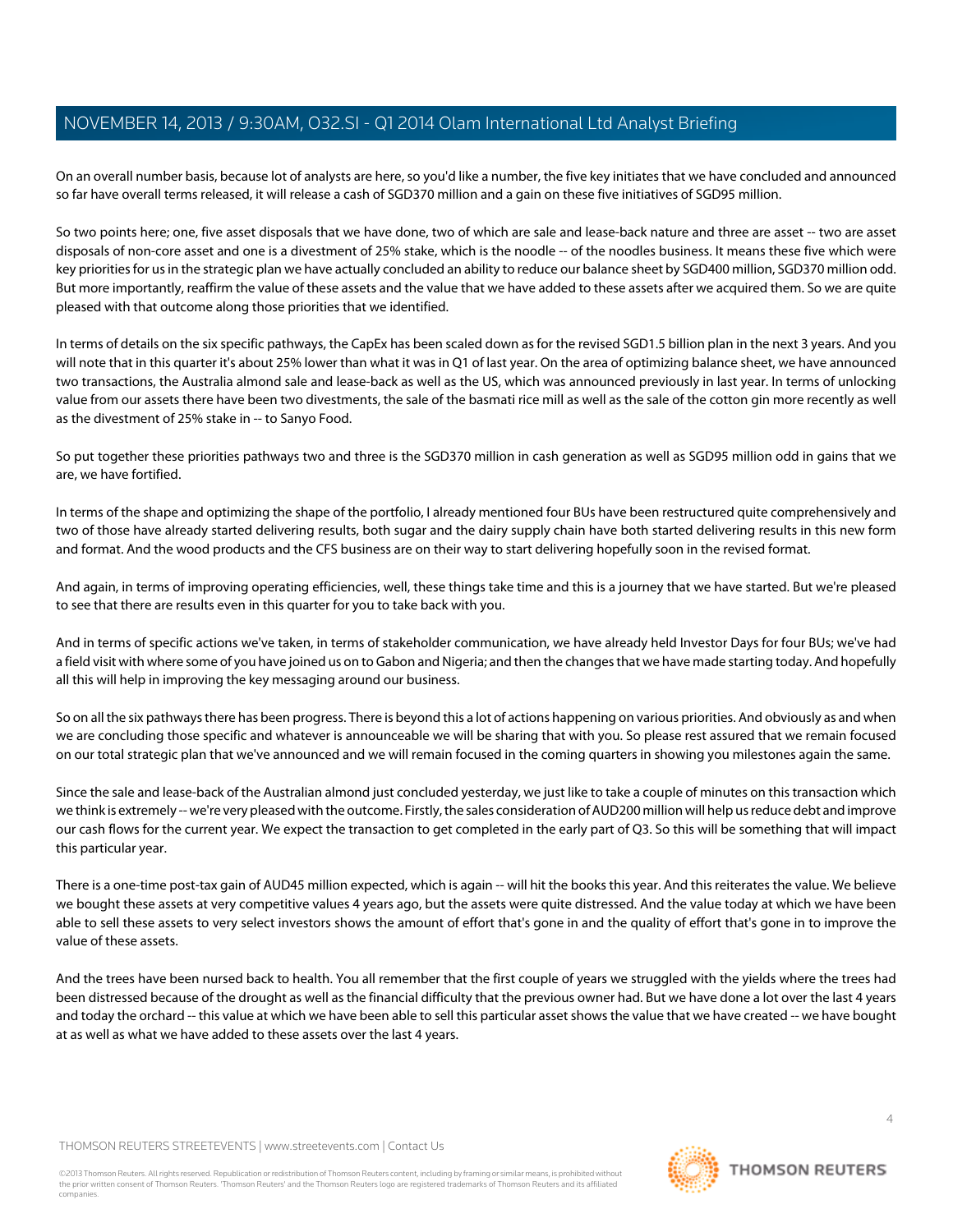We like to reiterate that we have continued complete right over the complete harvest of all these assets. So therefore, the profit flow that we have as well as what we expect at peak maturity from these orchards for the rest of productive life of these assets will still accrue to Olam. And hence that is a very important part of this whole mechanism and we believe that in being able to negotiate a yield and lease rental to the investors which gives them a yield that they are comfortable with and which is lower than our cost of debt, as well as reducing some of the depreciation that we will have on these assets, it is a win-win for both the investors as well as for Olam. And that is really what is the most pleasing part about this whole transaction.

Consequently, there will be a significant improvement in our returns. We expect our returns on the same assets because of the reduction in the overall investment and the maintenance of our profit to be at least 25% better that what we are yielding today, and that's about a 600 basis point improvement in ROE. So it's a fairly significant impact on our EBITDA/IC as well as the overall returns to the Company.

Lastly, it's a very strong endorsement by a set of investors with whom we believe we can build a long-term partnership, not only in Australia, but also in other parts of the world for other such investments that we have made or can make in the future.

So we are very pleased with the quality of investors that we have been able to attract. And it's a consortium of investors, all of them which have deep pockets and a very strong view on the agri sector and their appetite for the agri sector.

So basically that's the structure of the transaction. If there are any questions, we'll obviously take that offline. But this is an important transaction, an important priority that we had outlined in our strategic plan. We are pleased that we have brought it to fruition within the first 6 months.

Moving forward to the consolidated financial statements, and we're just going to focus on four or five key messages here. The first, which is a snapshot summary, we have roughly flat volume compared to the Q1 of last year. I must remind that Q1 of last year was a 98% growth over the previous quarter. So it was a very significant quarter last year because of the grains and the rice volumes that increased quite significantly, which we had talked about last year.

And so we are happy to be able to maintain that volume. There has been volume growth in all segments except the grains and the rice segments and the rice businesses. But all other segments are therefore showing good growth and we expect that to grow -- to continue over the next three quarters.

In terms of revenue, you see a fall. But that's true because that's a reflection of the commodity prices which have all pretty much been -- headed southwards except one segment, which is the edible nut segment, all other segments have had fairly significant drop in prices. But as you are aware, sales prices move up and down and that's not really what's important. Our key value drivers are the volumes and the margins that we extract by our participation in the value chain.

So because of the margin expansion that we have been able extract from the investments that we have made in the midstream and the upstream market, as well as in the core supply chain that continues to work very well, you see a 12% increase in EBITDA despite flat volumes and a 8% reduction in revenue, so which contributes to a PATMI of 6% growth over last year, SGD45 million absolute size of PATMI.

If you look at the -- it's a busy slide, so I just want to focus on three or four lines here; and you all have these numbers with you. The PATMI growth if you try to break down, so first component of that apart from the -- which contributes to the EBITDA growth is the reduction in the rate of overhead expenses that I mentioned. And that's something that we expect to focus on and keep going on at it over the next quarters in the coming year.

For those of you who are focused on the biogains line, there is a reduction in biogains because of the maturity profile of the assets. So as we have maintained consistently, that we don't treat biogains separately because we're also charging off all the costs. So for those of you who consistently remove it, we hope that you will consider these results as without those biogains as well as with those biogains.

As far as the associates' contribution is concerned, it's slightly lower because of SIFCA, both CPO prices as well as rubber prices being lower. So it's slightly lower. And there is a higher depreciation charge because of the -- as compared to the previous quarter because of the almost SGD1 billion of fixed asset investment that have happened over the last 12 months.

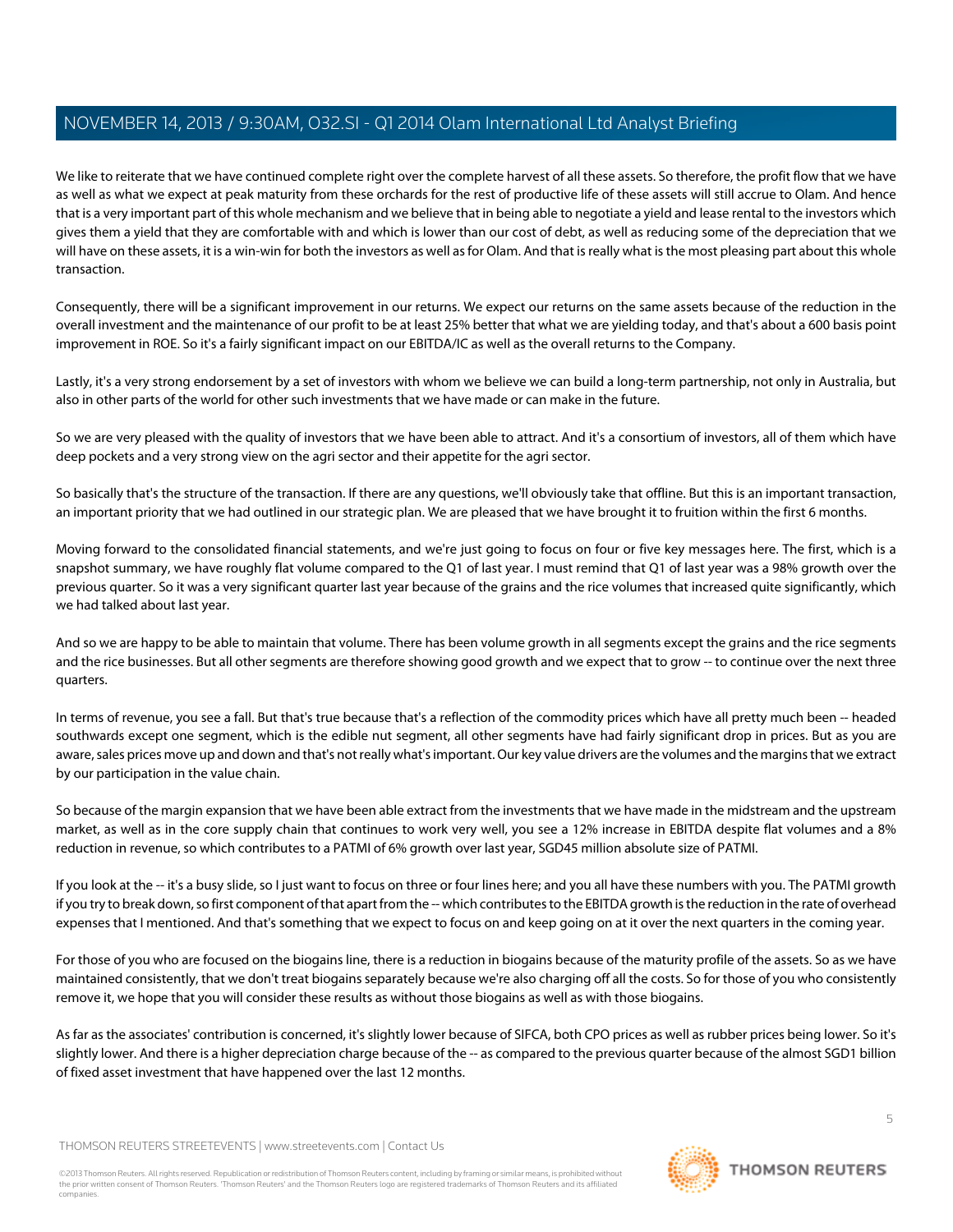There's a slightly higher tax provision and we've been more conservative. Although by the end of the year we expect to be having an effective tax rate lower, certainly lower than last year. But at this point in time on a quarter on quarter it's a higher tax provision.

So on a overall basis those are what have contributed, but really EBITDA and driving that EBITDA growth in the coming quarters which will really help us deliver the profit and the PATMI targets for the rest of the year.

Moving to segmentals, and just for giving you a snapshot of the EBITDA across those -- our operating segments, which is a growth of 12% that we talked about, you'll notice that this is being done on an invested capital which is more or less flat and between FY13 and now. And you'll see as we go along to each segment that while fixed capital investments have grown between last year this time and now, the working capital has pretty much remained flat. And that's an important message that we want to leave all of you.

We expect this EBITDA growth to continue, but we would not be looking at increasing the invested capital the way it has been in the last few years. Both there will be some increases in fixed capital based on the plan that we have drawn up, working capital also there will be some increase based on volume and prices, but it will not -- we expect the EBITDA growth to be better than the increase -- the rate of increase in the invested capital all other things being equal.

So moving to the four segments. Nuts, Spices and Vegetable Ingredients segment has had a very good start to the year. This segment has grown EBITDA quite appreciably over the last 4 years. And in this slide we are trying to give you the last 4 years as well as the quarter-on-quarter comparison. And you'll notice that there's almost a 25% increase in EBITDA on a quarter-on-quarter basis, and almost one-third of the last year's EBITDA already booked into -- in quarter one itself.

Primary drivers have been almonds, which have had a very good volume, good pricing on the upstream side. They've had a very good start. The onion business, the garlic business in the US. The tomato business which was underperforming in the previous last 2 years has also had a good turnaround and has got off to a good start.

The hazelnut business is again operating at almost full capacity now. So almost across the board in the segment there has been a good start to the year. The only two businesses which are kind of probably not tracking fully, one is the peanut business because of the upstream Argentina business. Rest of the peanut business is doing very well. And the cashew business, wherein the new mechanical factories are still not reaching full potential. So therefore those are probably the only two drags in the segment, otherwise it has got off to a very good start.

When you look at the invested capital, you'll see that this business has had quite a lot of investment over the last 4 years in fixed capital. The working capital has pretty much remained flat. And between the end of FY13 as well as now, again, working capital is more or less flat and fixed capital also more or less flat.

So we expect this business to be throwing out some cash for us, not as much investment. Of course there will be more investment in working capital to match the growth. But we would expect the EBITDA growth to be ahead of the curve and we'll extract full value for these investments that we have made.

Moving to the Confectionary and Beverage Ingredients, this is a quiet quarter for this segment and the business has yet to happen. For both cocoa and coffee the seasons are all ahead. So while some procurement has started and cocoa is off to a good start with the procurement season in West Africa, but coffee seasons are all ahead and have to happen.

The investments we have made in upstream coffee plantations, cocoa plantations as well as midstream and soluble coffee both in terms of our greenfield in Vietnam and the Seda acquisition are all going very well. The cocoa new plant in Ivory Coast is also on target on time and will expect to go into trial production in the first quarter of next year.

So a lot of margin improvements in this segment, a lot of fixed assets improvement, investment just in the last year. They're all out there for us to extract value from. So a good start to the quarter, but probably a lot left in the next three quarters still yet to happen.

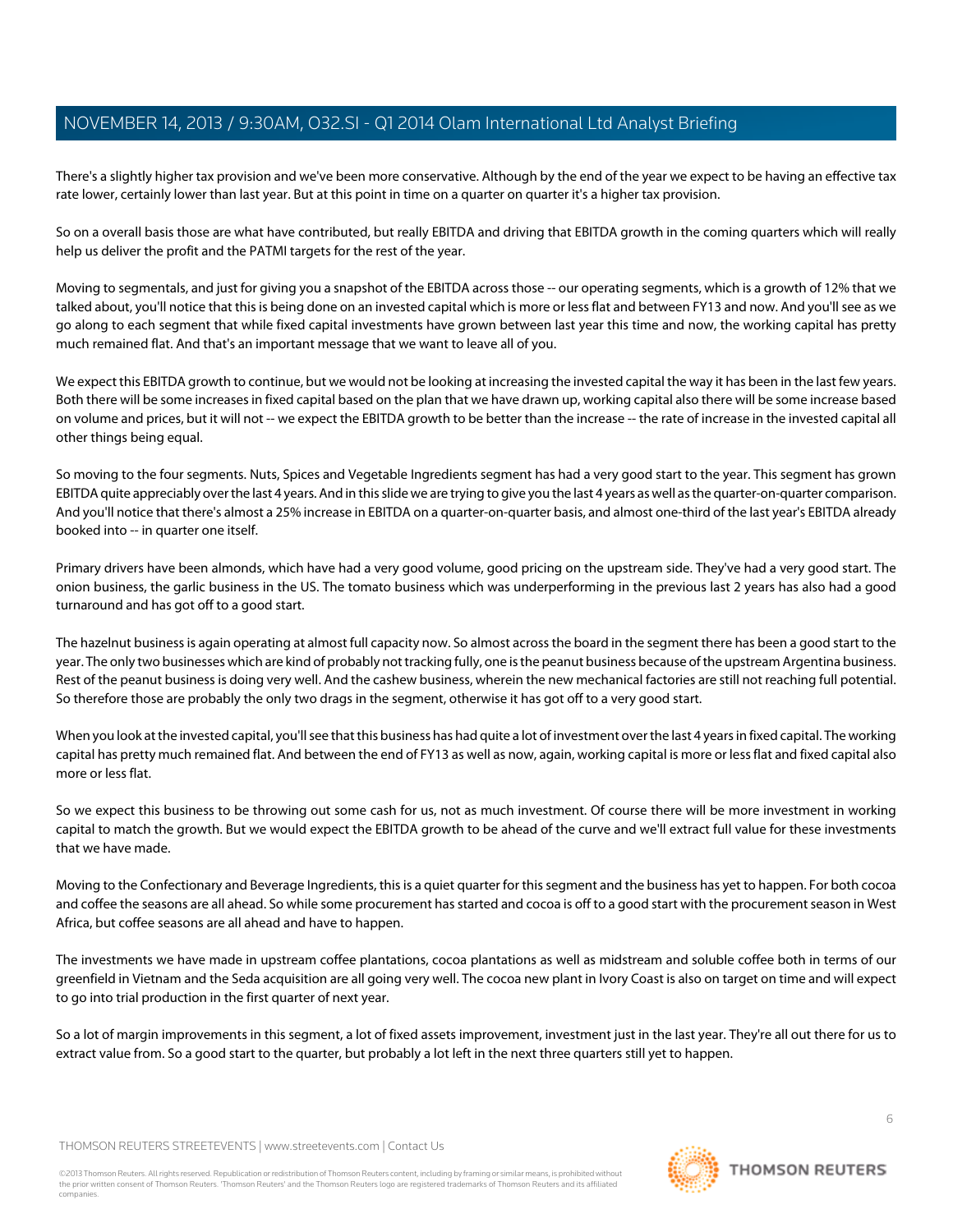Food Staples and Packaged Foods has had -- last couple of years have been quite spectacular in terms of EBITDA growth, in terms of the investment that we have made across the six products that constitute the segment. And in comparison, we have had a slow start to the year, this year. But this is on top of an exceptional last quarter last year -- exceptional first quarter last year.

So we see EBITDA as moving at a slower pace here, but this is off a very good quarter -- prior period comparison. You will see that this is one segment in which we have done significant amount of working capital optimization compared to the previous year and we expect that in terms of working capital this business will be using lesser as well as -- but without hurting its EBITDA generation capacity.

We have a very good trajectory on the wheat flour mills, which have been completed, the expansion in both Nigeria and Ghana has been completed. The packaged food businesses are also off to a good start. The Indonesian sugar refinery is doing very well. The supply chain business in palm, in dairy, in sugar, which has been in its new restructured form, are all tracking quite well.

There is obviously a lot of gestation in the palm plantation wherein a lot of fixed capital is getting still invested. Obviously, that won't be delivering in this -- immediately. But in overall terms we are quite hopeful that this segment will catch up in the coming three quarters. And with the tapering out of some of the investments -- investment that we have been putting into this business, we'll see improved EBITDA/IC margins in the coming quarters.

Last, but not the least, Industrial Raw Materials, this is probably the place where the first quarter is very insignificant. It's a 32% absolute increase quarter on quarter, but in terms of what needs to happen in the rest of the year, it's a very insignificant part. But the good news here is that the quarter is off to a good start. It has had two challenging years in the last couple of years. It's off to a good start, volumes and margins.

The wood products business has had a lot of restructuring done last year and there is a little bit more to go this year. So that is going to be -- but we have achieved significant reduction in the overheads in wood products of something like SGD60 million, SGD65 million down to almost half of it to SGD32 million. So again in its restructured form we expect that business to start delivering.

The fertilizer trading volumes have been slightly low as compared to previous years, but otherwise -- as compared to the previous year. But on overall basis, the -- we have done a lot in terms of working capital optimization in this segment also and you will see that the working capital has reduced over SGD200 million compared to even the start of the year as well as compared to the previous year. So again, that's the four segments.

The fifth segment which has not done well, which we didn't put in the slide, but you'll see in the numbers that you all have is CFS segment. We restructured the segment, the business into two separate parts; the funds business as well as the market-making and vol-trading business.

It's been a tough start to the year with an operating EBITDA loss, some because of the restructuring that we have done, and some because of overall market conditions. So we will be keeping a tight focus on this business. In overall terms, it's not extremely material to the overall size of our EBITDA expected for the year, but we are going to be keeping a tight watch on that business and the business in its new form we believe will start delivering in the coming quarters.

That's the segmental overview, moving to cash and cash flow, which is a primary focus. In the annual results we had talked about the last 4 years of trajectory in the improvement in cash flow that we have focused on and we are pleased to say that on all the key things that we can impact, which is the cash flow from operations, there has been an improvement, the changes in working capital.

If you see the extent of working capital increase that happened in Q1 of last year versus what has happened this year, well, there was a slight increase, but there has been a significant lesser use of capital, working capital, the tax paid is marginally higher and the capital -- the CapEx investments have been almost 25% lower.

So put together, for this quarter there is a positive free cash flow to firm and negative free cash flow to the equity holders. But even in the FCFE you'll see a significant trajectory change between what was there last quarter -- last year this quarter. And so I think the important part here is not the absolute value of the free cash flow that we are generating, it's the significant trajectory and improvement that we are creating, and that's what is an important thing for us.

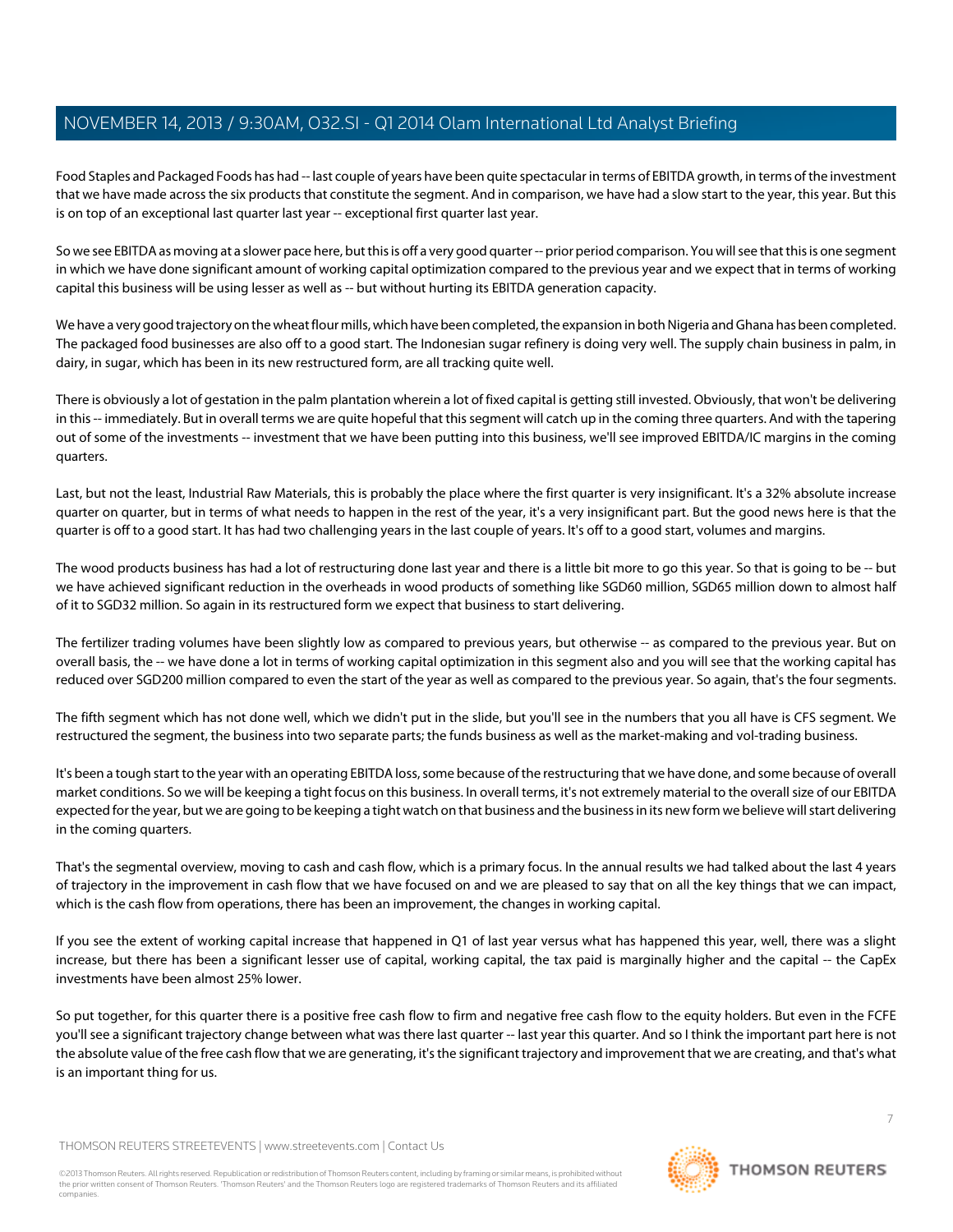Our business is seasonal and there will be volatility in sometimes in prices and therefore working capital utilization. So we can't pinpoint, predict it. We can assure you that we are focused on all the things that we can manage to ensure that this heads in the positive direction and stays there.

The balance sheet and gearing, I mentioned is pretty much maintained and maintained below 2. Net of RMIs, we are at an adjusted gearing of 0.57 which we feel very comfortable about and that provides us ample debt capacity in case we do need it.

More importantly, the liquidity is solid. Between cash of SGD1.2 billion, the near cash items of RMI hedge inventory and secured receivables of roughly about SGD5 billion and unutilized bank lines of roughly SGD5.5 billion. We have almost SGD12 billion of liquidity to cover total debt of SGD8.5 billion; SGD3 billion in short-term and SGD5.5 billion in long-term.

So to meet our operating requirements, working capital requirements, CapEx requirements as well as any debt repayments, we have an ample liquidity, and more than ample liquidity. We are also pleased with the diversified nature of the debt that we have. And also more importantly in this quarter we have raised incremental debt, refinanced, both with the -- with IFC coming back and looking at project finance for prior projects as well as 5-year revolving facility in the US, \$400 million.

So put together, we were very pleased to raise this at very comparative rates, better than what we were doing last year. And this bodes well for our overall debt cost as well as the diversified nature of our debt.

And as far as the cash-to-cash cycle is concerned, there is a marginal change. We are in peak -- peak season or we are entering into our peak season, so obviously our -- both our advance to suppliers and inventories are high. But we're quite pleased to see that we have been getting a lot of supplier credit and on an overall basis the cash-to-cash cycle remains almost constant between where it was last year.

So to summarize and the key takeaways that we hope you will leave with; first, it's a good start, it's a steady start to the year and we are very pleased that we are striking the right notes on both the objectives of profit growth as well as free cash flow generation. We are making very good progress and we hope that with the snapshot of the strategy recap that I presented you will see that we are making good progress on all the key pathways that we have identified.

The balance sheet remains strong, the liquidity position remains strong, gearing remains within levels that we are comfortable with. We've dramatically enhanced our stakeholder communication over the last 6 months, and we would welcome your feedback to see what are the existing gaps and how we can keep closing them as we go further. And this particular quarter's results are hopefully one more step in that direction.

In the end, I think it's all about execution, and that's a dull, boring, mundane stuff. And that's what we expect to be doing for the rest of the year and for the years to come. And it's really extracting full value for investments that we have made, focused on executing properly against the revised CapEx plan that we have. So we are not getting -- we going to be investing SGD1.5 billion to look at new growth or to complete some of the initiatives that we have started.

We are looking to extract full operating efficiencies, working capital optimization, all the other balance sheet optimization. And that's really what we will be focused on. And we hope that this quarter one result gives you a bit of a flavor of that focus. And we'll be happy to take any questions that you have. Thank you.

# **QUESTIONS AND ANSWERS**

**Aditya Renjen** - Olam International Ltd - General Manager, IR

Thanks, Shekhar. We are now open for questions. If you have a question, raise your hand and a mic will be brought to you.

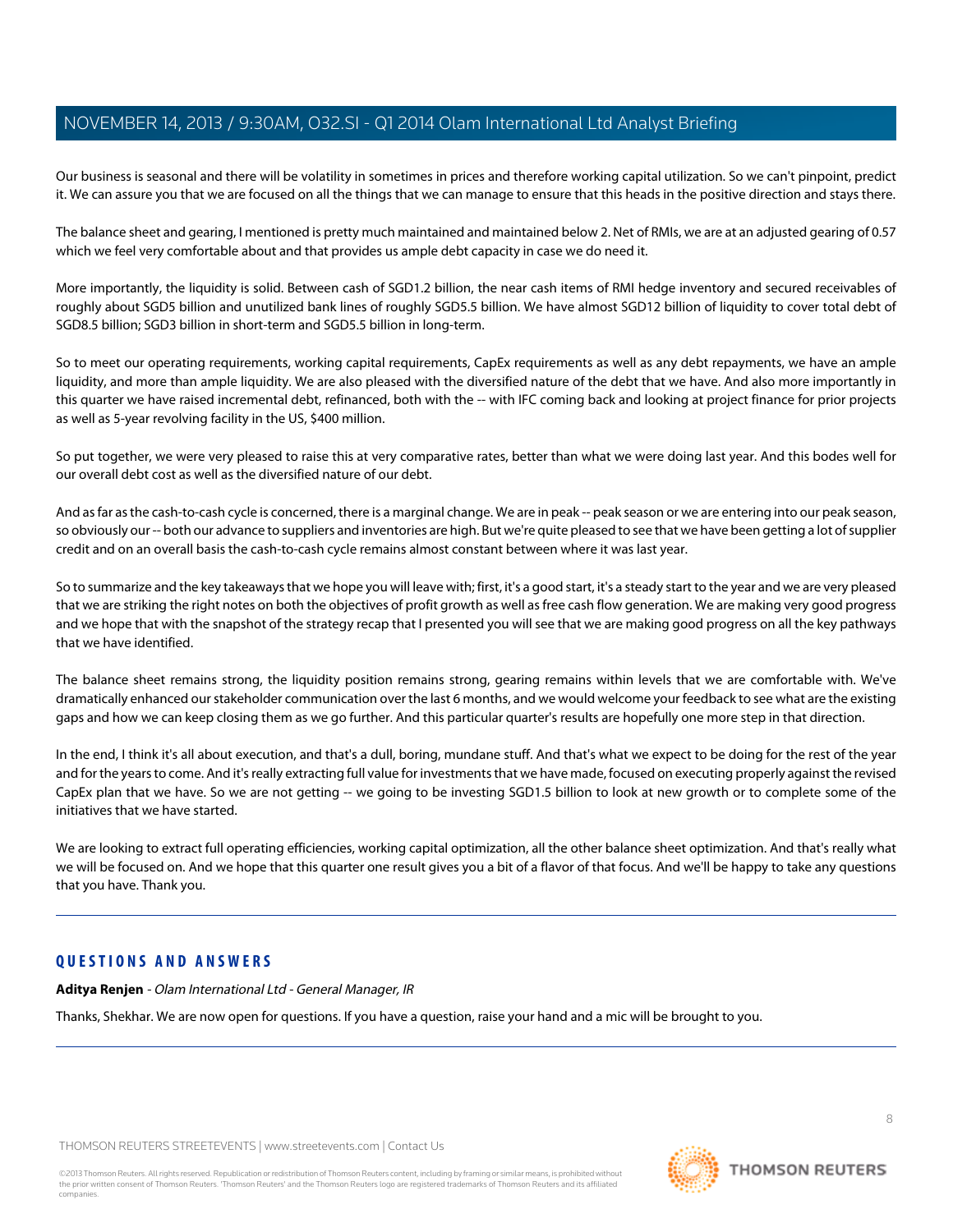# <span id="page-8-1"></span>**Philip Wickham** - HSBC - Analyst

Yes, I know you with your increasing use of --

# **Aditya Renjen** - Olam International Ltd - General Manager, IR

Can you just identify yourself please?

# **Philip Wickham** - HSBC - Analyst

I'm sorry. This is Philip Wickham from HSBC. I know that you are using an increasing amount of sale and lease-back of assets, but I'm just wondering what was your operating lease charge in this quarter and prior years? I just want to get a gauge of how it's changing. And second, is there any guidance for your operating lease charge for the full year?

# **Anantharaman Shekhar** - Olam International Ltd - Executive Director Finance & Business Development

<span id="page-8-0"></span>Well, we have announced these two particular transactions. The second one is yet to be consummated, so therefore there is no operating lease charge that has started for that. What we can say right now is that the operating lease charge is going to be -- is lower in our long-term debt for equivalent tenures, and hence we expect to maintain the profitability on this -- on these transactions net of the lease charge and the difference in the cost of debt.

# **Sunny Verghese** - Olam International Ltd - Group Managing Director and CEO

So the lease rental that we are paying is lower than the interest cost we are paying on the debt supporting those assets. So we will be having some net benefit on that score. Secondly, as Shekhar already outlined, we would have significantly lower capital intensity. In the case of the Australian almond orchard we will release AUD200 million of cash. And in the case of the US assets we released about SGD65 million of cash.

That will allow us to significantly enhance our returns. In this example, in Australia, it's a 600 basis point increase in return on equity and a 25% improvement on our return on invested capital. And most importantly, we still have access to the same production economics. So the profitability with the lease option and without the lease option in the case of the Australian asset that we just sold and leased-back will be slightly better than if we owned all the assets ourselves because of the saving in depreciation which will not be a charge for us now. So it will be slightly better to that extent compared to owning those assets and managing those assets.

And finally, as a subsidiary benefit, we are also booking a capital gain. As Shekhar has mentioned, on the five assets that we have disposed off two we have sold out and divested. And two we have done a sale and lease-back, which is the orchards in the US and the orchards in Australia. And one is a JV where we have partially sold on our stake in the noodles business in our packaged foods segment to Sanyo.

Totally we will release about SGD369 million of cash. We will book capital gains of SGD97 million, of which SGD38 million has already been booked in the past quarter and about SGD58 million is still to be booked, which will be booked as the transaction is complete. So we believe that this is a win-win situation both for us and for the potential investors who now own these assets and who are leasing it to us in terms of returns for them.

So the exact quantum of what was the lease charge last quarter, we will come back to you. There's only one asset that has been leased and that we have incurred the lease rent to last quarter. The rest will be only incurred in the future once the transaction completes in Australia. Follow-up question?

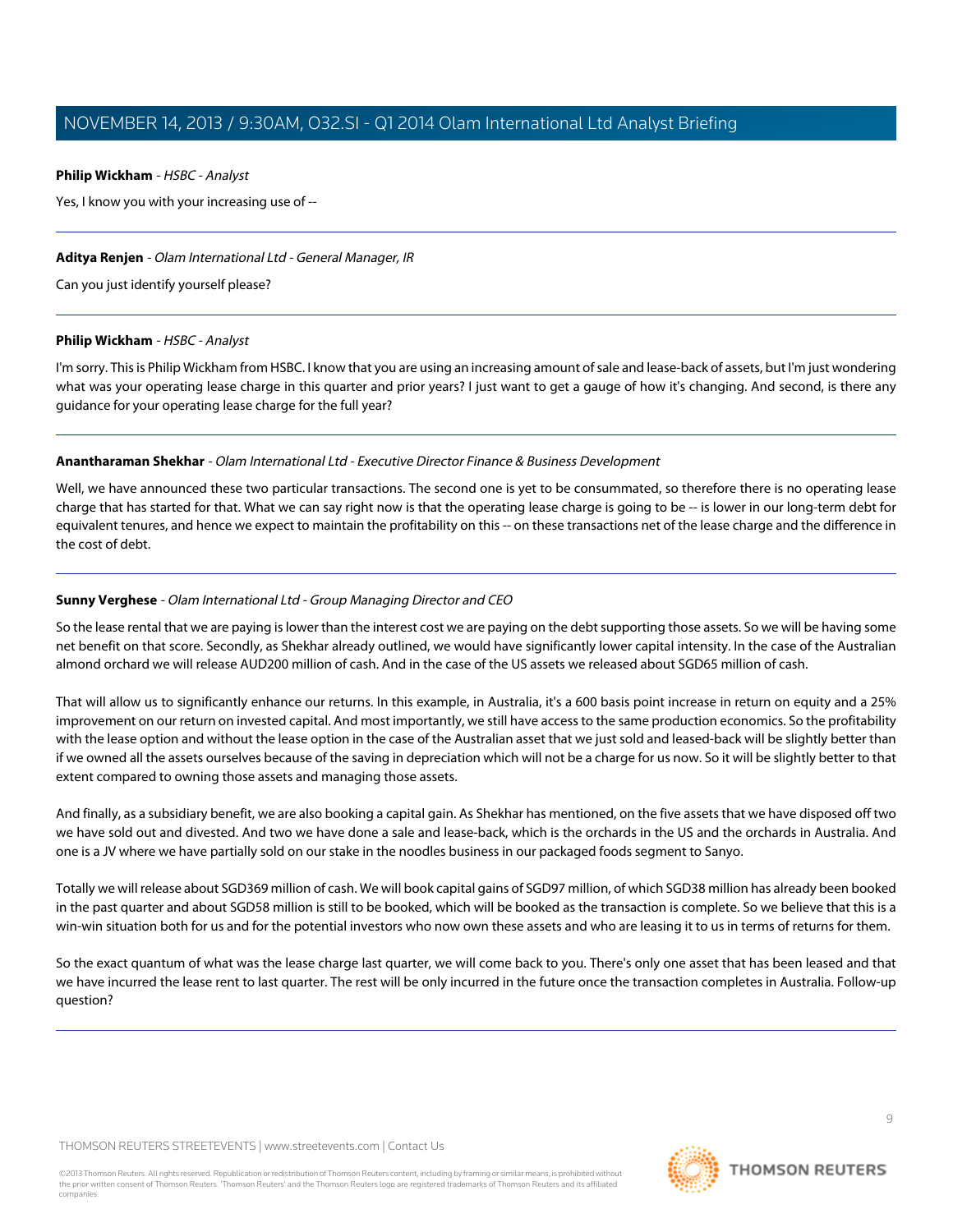### **Philip Wickham** - HSBC - Analyst

(Inaudible) probably operating lease arrangements, is that right? They're not --

### **Sunny Verghese** - Olam International Ltd - Group Managing Director and CEO

Yes, they are all operating lease arrangements.

#### **Philip Wickham** - HSBC - Analyst

Thank you.

# **Sunny Verghese** - Olam International Ltd - Group Managing Director and CEO

<span id="page-9-0"></span>Because all the land price appreciation from here on will go to the new owner. We only have right in the Australian -- in the US case we own the trees and the produce from the trees. In Australia's case we own the produce from the trees.

# **Tanuj Shori** - Nomura - Analyst

Tanuj from Nomura, three quick questions. On sale and lease-back, like almonds are obviously one of the potential assets which you had previously highlighted as (inaudible). Any other asset which you could clearly demarcate which could go through the same route? That is one.

Two, in food staples, like last year obviously we saw the volume inflection because of grains trading and everything. I just wanted to understand have you seen the proper inflection already or this year potentially there are some new geographies or how that business could ramp up. The packaged foods and the food staples volume, especially the grain trading volume.

And third, in the commodity financial services, Shekhar talked about restructuring market volatility and (inaudible) what do you mean by that?

# **Sunny Verghese** - Olam International Ltd - Group Managing Director and CEO

On the first question, most of the sale and lease-back that we are considering, we are considering in the upstream assets. So the two examples of what we have done is in almonds. And these are fairly unique, in a sense landmark kind of structures, which have been put in place. There are pastoral funds which invest in agricultural assets, but this kind of structure is I think quite path-breaking to have done and I'm sure this will open up a new asset class for potential investors interested in a yield kind of product.

So there are other plantation assets that we have. We have dairy farming assets, we have palm plantation assets, we have rubber plantation assets. So these are all amenable to now replicating this template and the structure that we have completed in almond. I can't be specific about which of our properties we are considering there. But obviously we are working on a few more such transactions as we have mentioned in our announcement that this provides now a useful template to consider similar structures in our upstream part of our business.

On the second question about food staples and packaged foods, there will be a decline in volumes in grains because we are changing the models in some of the participating origins. So in terms of volumes because you saw in the last 2 years there has been a rapid growth in the grains business, and a significant change in volume growth in that segment came driven by the growth in grains volume.

So volume in the segment is likely to decline this year. But if you look at the four or five platforms in that segment, which is grains, which is rice, which is packaged foods business, sugar business, most of these businesses from a bottom line performance this year and apart from grains and

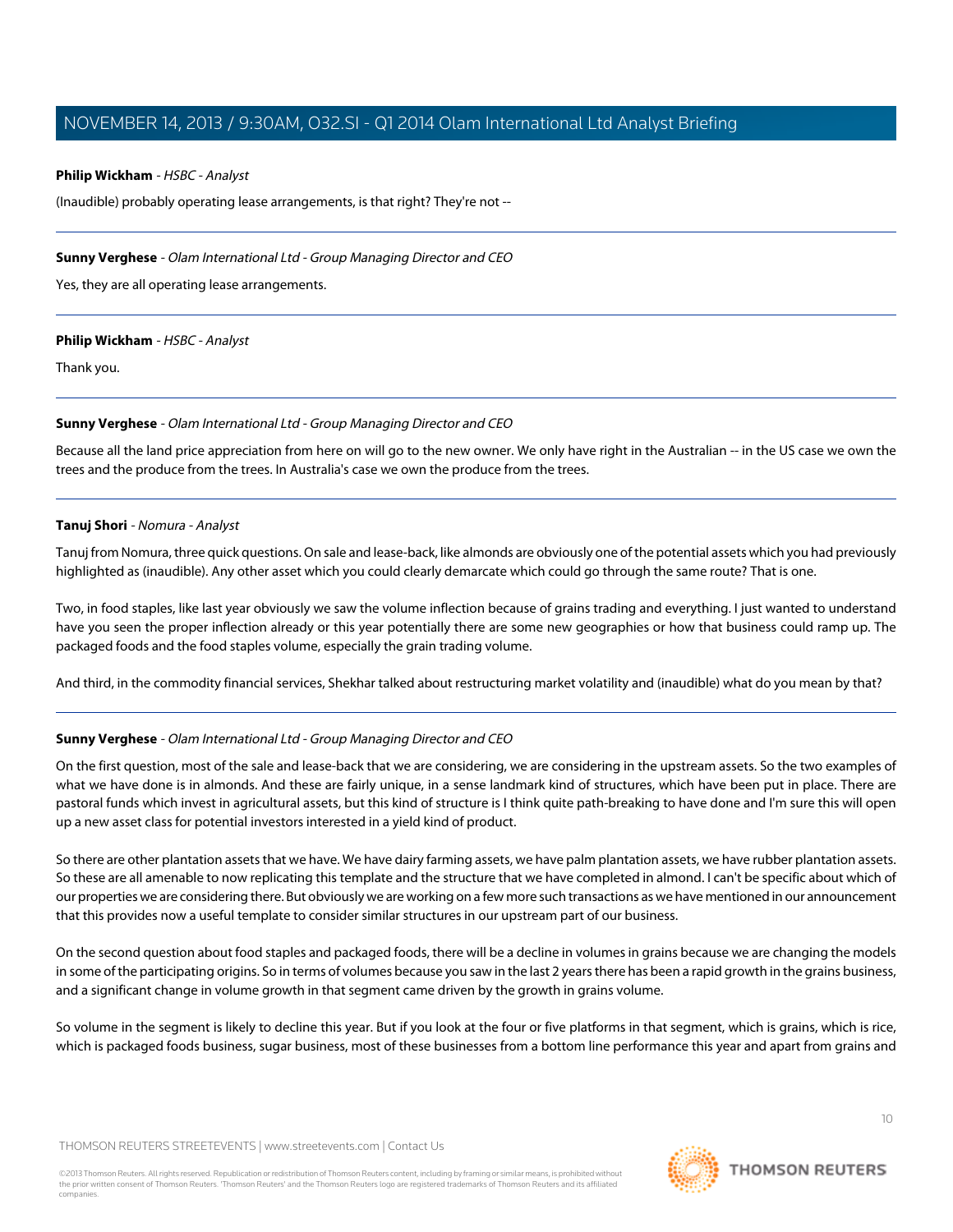a little bit in rice, the other segments, other categories and platforms in that segment will grow both volumes and earnings. So we would expect to have reasonably good year in this segment for the full year.

The third question of yours which was about the CFS business, as Shekhar mentioned, we have restructured that business into two divisions. One is the funds management business, where as you know we have a fund that is now got third-party capital also involved, which is Ektimo, which is a relative value fund. And as we have mentioned during the past, there are other funds that we are doing capital trials for, fundamental fund. If those capital trials work out the way we plan it to, then we will go to the market to raise capitals for that fund.

The fund management business has now been segregated and they're housed under a different structure. And then the market-making and vol-trading business and the risk management solutions business will be the other business within the CFS. The first business, the fund business is a regulated business from MAS. The second, the market-making, vol-trading and RMS is not regulated by the MAS, but has obviously got to be compliant with exchange rules in various exchanges where we do that activity, market-making activity.

We also restructured the business as a result in terms of total costs. So in the market-making and vol-trading business and RMS business we've reduced overhead cost by about 33% from last year by aggregating the team in two locations compared to the four locations that they were present in last year. So there are various things that were done to reduce overheads by about 33%.

The reason why we are in the CFS business is because from a return point of view, from a quality of income, risk adjusted income point of view these are very attractive businesses. The MMVT, RMS business we've been learning for 10 years, mostly internally as a captive and in the recent past in the form that it is there now. And in 9 out of the 10 years it has been fairly positive. In 8 out of the 10 years it has been PBT positive. It has a much higher -- for every dollar of risk capital VAR it has the best return on a VAR-to-return basis.

Only this year it had been PBT negative, and last year it was book value positive, PBT negative. But each year it has been significantly PBT positive and it has also given us the best returns. Very little working capital involved, no fixed capital involved. There is only overhead capital and it has got a very high return to risk capital.

So we will have to just accept a down year, 1 in 10, and we are confident that this business going forward will be a very attractive risk-return profile and therefore we will continue to remain invested with the restructuring.

# **Unidentified Audience Member**

[Steven], Barclays. You mentioned about some investment initiatives over the next few years. So question is that could you outline some of these initiatives and how will this be funded?

#### **Sunny Verghese** - Olam International Ltd - Group Managing Director and CEO

Yes. So unfortunately we cannot identify the investments and can't be specific about that. But what Shekhar mentioned is that the next 3-year plan is the total CapEx spend of SGD1.5 billion compared to the roughly SGD3.5 billion that we spent in the last 3-year period. So we are reducing our CapEx rate by more than 50% compared to the last 3-year period.

All of those investments that we plan to make, while I can't be specific about each of those investments, will all be on strategy, on plan. So we're not going to be getting into a new business or doing any investments that is off strategy or off plan. So it will be as Shekhar mentioned briefly in the grains thing, the food staple segment, that we are invested in a new wheat mill in Senegal, a new wheat mill in Cameroon in addition to the existing wheat mill in Nigeria which we have more than tripled capacity in and the wheat mill in Ghana. So it will be exactly those kinds of investments which will strengthen our core business, which is on strategy and on plan.

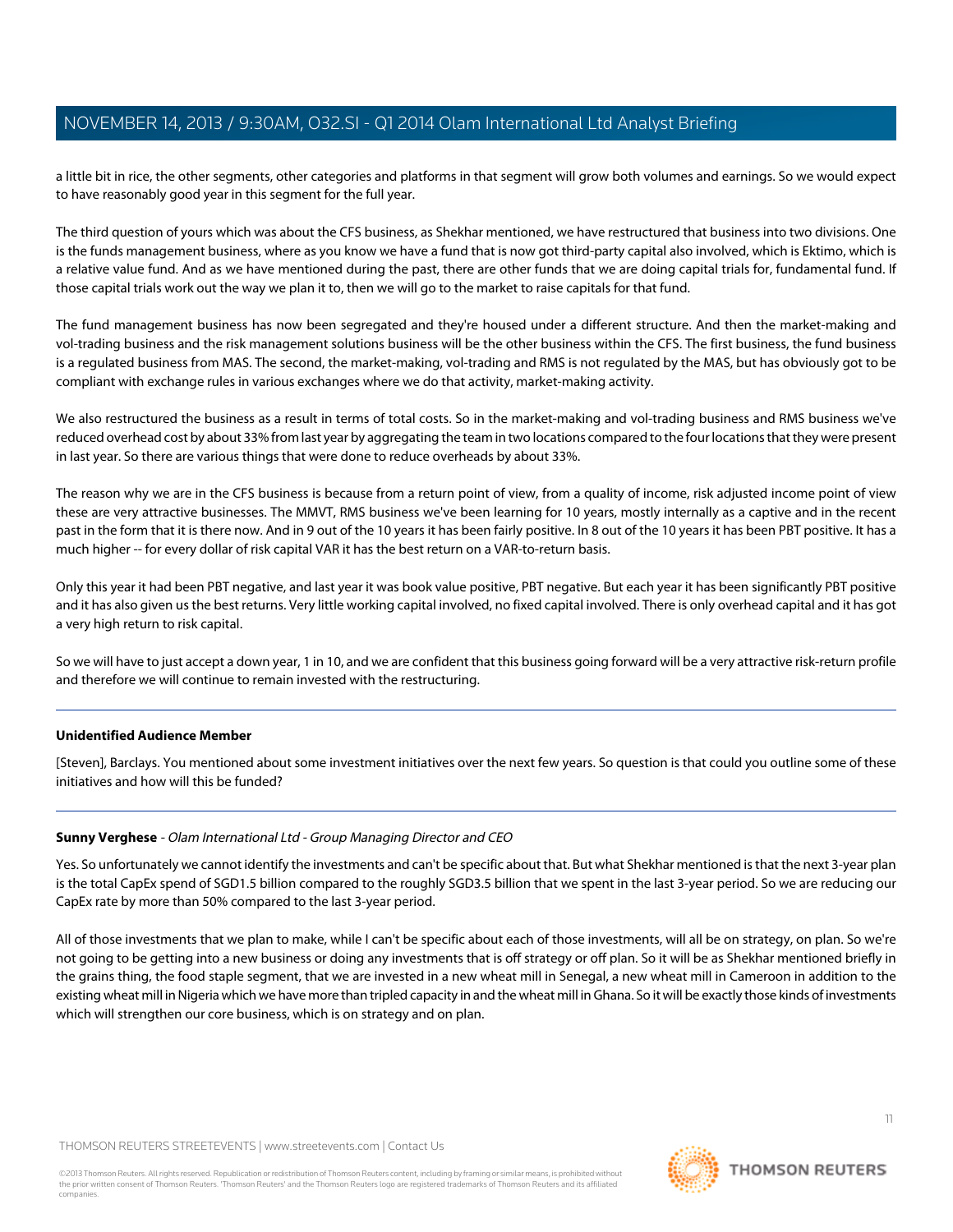So in the first quarter of this year we have spent roughly SGD150 million in CapEx in similar such investments, and that is roughly SGD52 million lower than what we had spent in the first quarter of last year. So last year we spent more than SGD1 billion in CapEx; this year we will spend half of that.

#### **Unidentified Audience Member**

You fund it internally, by internal funds or --?

**Sunny Verghese** - Olam International Ltd - Group Managing Director and CEO

Yes, yes, yes, there will be no equity raising to fund this. So it will come from our internal accrual.

#### **Unidentified Audience Member**

Thank you.

#### **Unidentified Audience Member**

This is [Kenneth] from [Merrill]. I just want to ask, your revenue dropped by 9 odd percent, but then --

**Sunny Verghese** - Olam International Ltd - Group Managing Director and CEO

Sorry?

#### **Unidentified Audience Member**

Your revenue, but then your --

**Sunny Verghese** - Olam International Ltd - Group Managing Director and CEO

Yes, 7.9%, yes.

#### **Unidentified Audience Member**

Yes, 7.9%. But then your cost of goods sold actually fell by more than 9%. Why is that so? Your --

#### **Sunny Verghese** - Olam International Ltd - Group Managing Director and CEO

Cost of goods sold decreased by more than 9%?

#### **Unidentified Audience Member**

Yes. It should come more than 9%. Is it because of your aggregating two things together on one location, is it one of them?

Second question, what's the progress on your Gabon urea fertilization plant?

THOMSON REUTERS STREETEVENTS | [www.streetevents.com](http://www.streetevents.com) | [Contact Us](http://www010.streetevents.com/contact.asp)

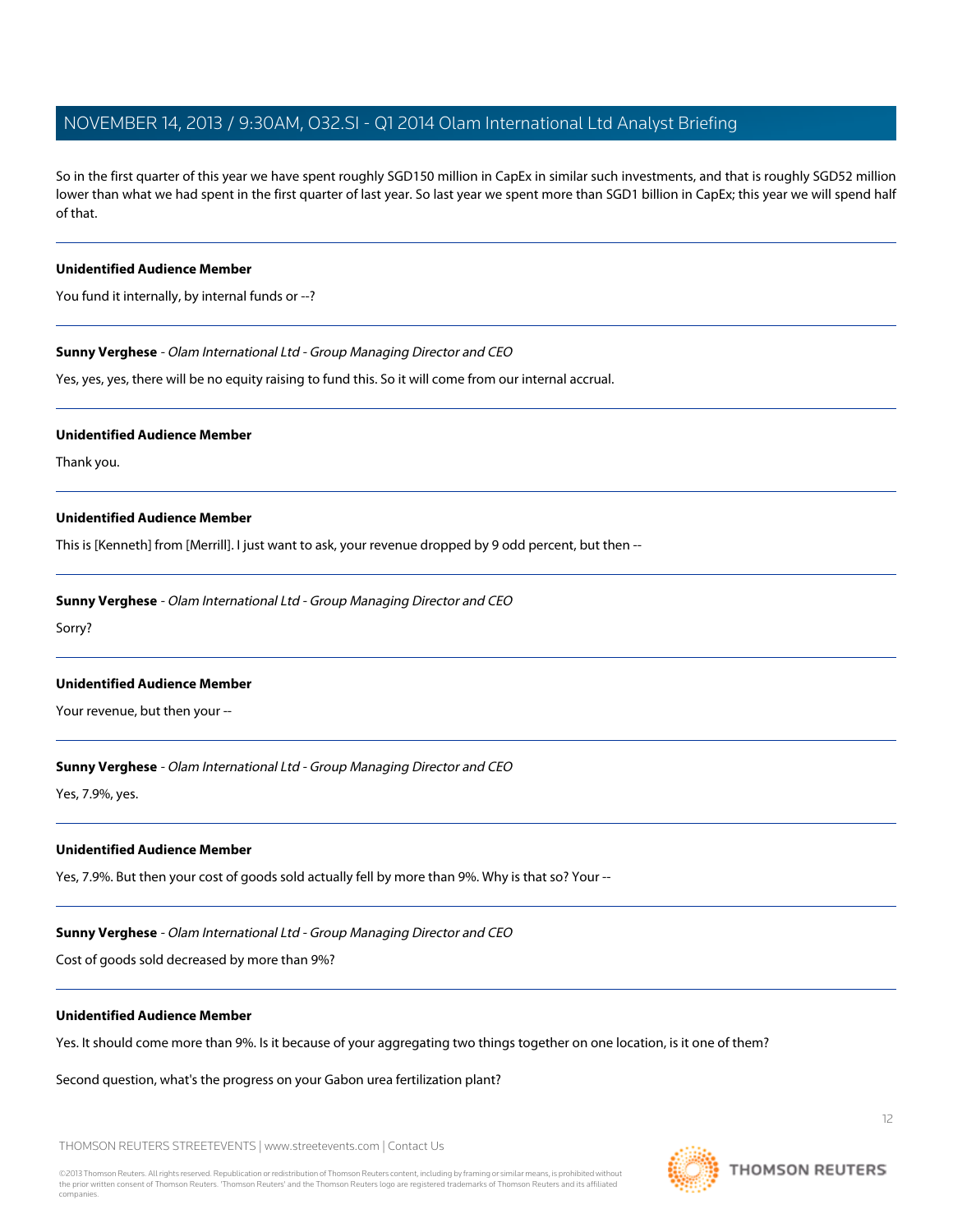And the third question, how much have you spent year-to-date? (Inaudible).

# **Sunny Verghese** - Olam International Ltd - Group Managing Director and CEO

Yes. Well, I think on the first question about revenue and cost of goods sold, we are not, as we have mentioned to you in the past, really very focused on revenues. We are focused on volumes because the drivers to our profitability are volume growth, margin per ton growth, absolute dollar per ton margin growth, rather than percentage margin, because we're not in control of commodity prices. If cocoa prices are trading today at [USD1,000] (Company corrected after the conference call) and we make, say, USD100 a ton we make 10% margin. Tomorrow cocoa prices could be trading at USD2,000 a ton, we will still make USD100 per ton, but that becomes a margin now of 5%.

So we're not really concerned about the top line numbers. So what we are looking at is how do we find ways to grow our volumes that we supply to our customers, and for every ton that we supply how do we improve our margin per ton. That growth in margin per ton comes from the supply chain margin, which is the origination margin, the distribution margin, the trading margin. But it also comes from enhancing that margin by going upstream in the plantation, the farming, which gives you a pickup in that margin. Or going midstream into manufacturing or processing, that gives us one of the pickup in the margin.

So really what you have to be focused on is in the EBITDA per ton. In the past we used to say NC per ton, because NC was not a good enough measure for the upstream segment and the midstream segment but a very good measure for the supply chain business. But because you are investing more in upstream and midstream, we said EBITDA per ton will capture as a metric all of the various business model that Olam has.

So if you look at the revenues and the cost of sale, you will see that the EBITDA per ton and the EBITDA margins have actually improved. So it doesn't really follow strictly that it has a 7.9% drop in revenues, so they're actually exactly the same drop in cost of goods sold. It is really a function of what are the initiatives you have taken to improve your margins and therefore it could be higher, or if your margins compress, it could be lower.

On the second question that you asked about urea, we have already given you an update the last time. We have made it public that our intention in that business is to deconsolidate that business by selling down our stake from the current 80% that we own, the government owns the balance 20%, to below 50% by bringing in strategic investors who will then exercise joint control and joint management of the business alongside us.

Which means we will only then consolidate and do equity accounting of our investment in that project and not consolidate the whole balance sheet. So we have got two consortiums of potential investors who are in various stages of due diligence. These things, as you know, take time. So we are making good progress. We are pleased with the progress that we are making, but there is nothing that has crystallized in the form of making an announcement of who the new partners are and that we have succeeded in selling down that stake.

But we are making good progress and we are definitely moving towards that objective of selling down that stake and deconsolidating this business.

It is an attractive business, therefore we want to remain invested. So it is not that we're wanting to sell 100% of that business. We want to remain invested because we feel from an economic point of view, from a return point of view it is a very, very attractive project. But from a capital intensity point of view, it is very significant capital investment which we want to now reduce our commitment to. And therefore we will look to consummate this deconsolidation exercise that we have currently embarked on.

On the amount of investment that we've already made, about SGD140 million --

#### **Anantharaman Shekhar** - Olam International Ltd - Executive Director Finance & Business Development

SGD141 million.

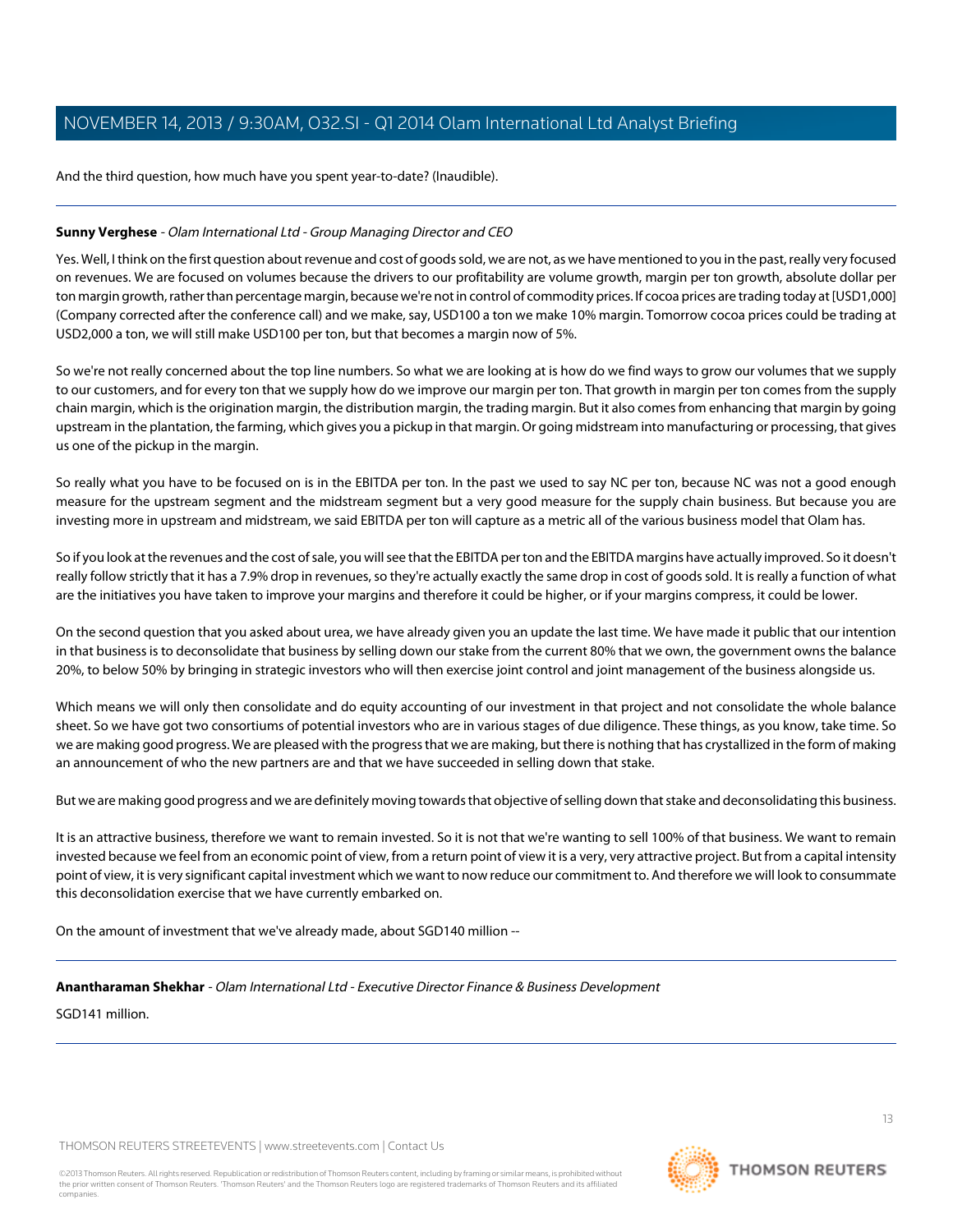# **Sunny Verghese** - Olam International Ltd - Group Managing Director and CEO

SGD141 million already committed to the project which we have made.

### **Anantharaman Shekhar** - Olam International Ltd - Executive Director Finance & Business Development

But a lot of that is in developing the site, and we had announced in the -- when we talked about in the full-year results, that we are dredging and that land site is prepared. So a lot of that in land site preparation and that can be recovered when the site can be utilized by not just for this project but for other projects. It's a very attractive site, so therefore we spend this money with the confidence that that site will have value.

# **Sunny Verghese** - Olam International Ltd - Group Managing Director and CEO

So dredging, land filling and getting the site ready for construction is what we have done so far. But preceding that is all the ESIA work that we did, this is the environmental social impact assessment work we did, all the technological work which we did, all the gas due diligence, all the technical due diligence, developing the project scope, getting an EPC contract, all of that stuff is what we have been engaged in.

So we have taken the project to a stage where we can now start construction.

# **Unidentified Audience Member**

Is there a point where you will limit your commitment to the Gabon project because you have spent another SGD35 million in this last 3 month?

### **Sunny Verghese** - Olam International Ltd - Group Managing Director and CEO

Yes.

# **Unidentified Audience Member**

Is there a point you will say we'll stop here and wait for milestones or this is --?

# **Sunny Verghese** - Olam International Ltd - Group Managing Director and CEO

<span id="page-13-0"></span>Yes, I think we will spend up to USD150 million. We've already spent, as Shekhar said SGD141 million. And then we will wait to see whether these milestones are achieved. That will delay the project, but that is fine.

#### **Abhijit Attavar** - Jefferies - Analyst

I wanted to touch base on that EBITDA per ton comment you made, you said that you are targeting EBITDA per ton. But tomorrow if prices go up your working capital will go up, so the interest related to that EBITDA per ton goes up. So what exactly --

#### **Sunny Verghese** - Olam International Ltd - Group Managing Director and CEO

EBITDA percentage will change because prices go up and down. EBITDA per ton is fairly sticky, because we're not trading this on a proprietary position directional basis. So what we're trying to capture is an origination margin. What we're trying to capture is the distribution margin. And what we're trying to capture is relative value trading margin. These margins are fairly sticky over a broad range of prices. So whether cocoa is trading at USD1,500 or cocoa is trading at USD2,500, this dollar per ton margin is fairly sticky. But because the prices change the margin will change.

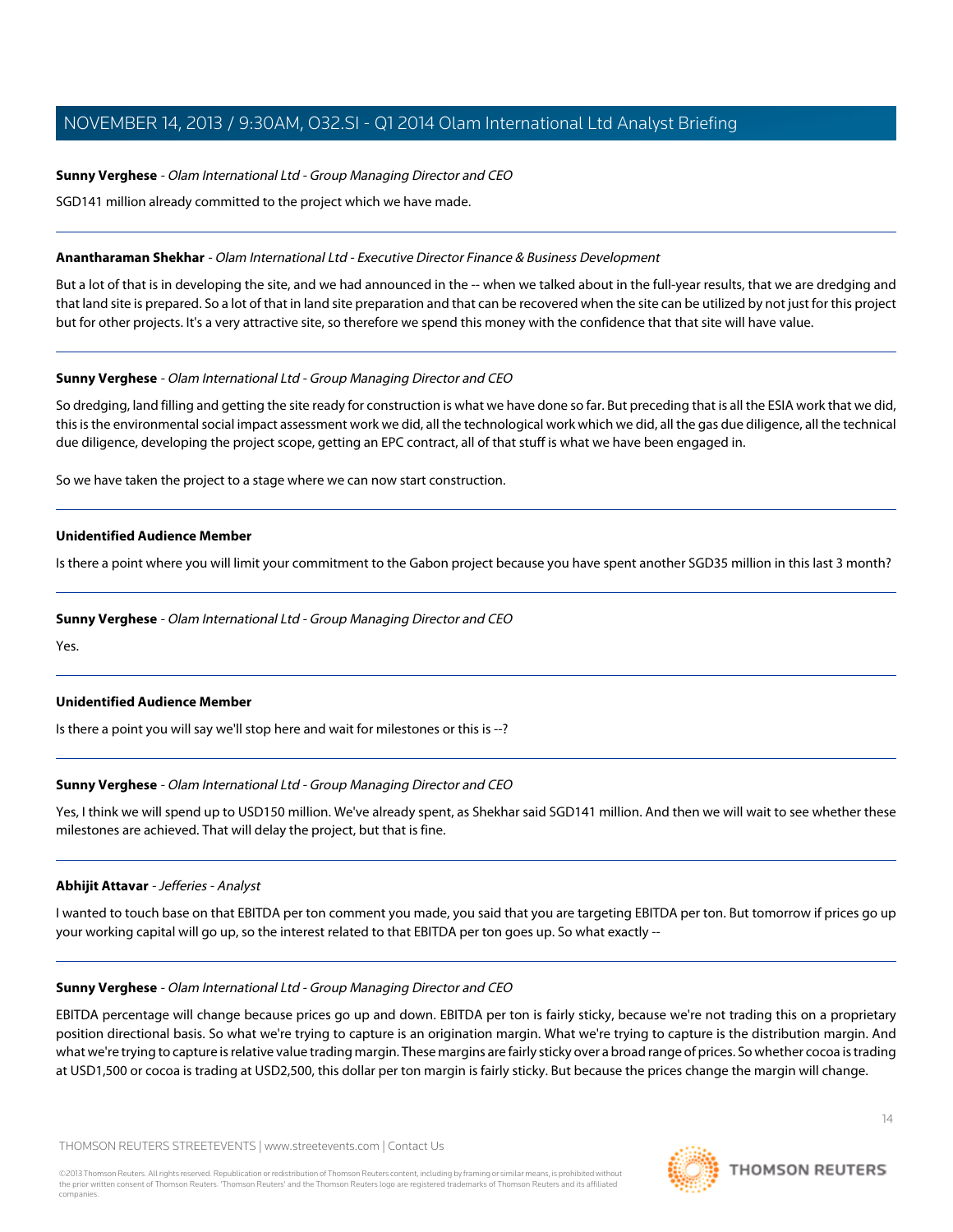# **Abhijit Attavar** - Jefferies - Analyst

Yes, that's the point I'm trying to drive at. I mean if EBITDA per ton is constant tomorrow if prices double, the revenue doubles, the working capital doubles, your interest itself doubles.

# **Sunny Verghese** - Olam International Ltd - Group Managing Director and CEO

Yes, that is a fact of our business. So EBITDA doesn't include interest. That's why we say EBITDA per ton will remain constant -- not constant, a precise point number. But it's fairly sticky and it will be in a small range. What will change is the percentage margin, as you rightly pointed out. And PBT margins might change. But EBITDA per ton --

# **Abhijit Attavar** - Jefferies - Analyst

(Multiple speaker) seems to imply that (inaudible). I mean this is different from what we inquired previously, that would you pass on the interest cost of --

# **Sunny Verghese** - Olam International Ltd - Group Managing Director and CEO

If you have attended all our earlier presentations, we have already said that we prefer a lower market for the precise reason that you are explaining, that the working capital investment is lower. So in Olam's case we don't want a very low market which disincentivizes the farmer to produce more. So if the farmer gets a price which is below the cost of production, then he will not produce or he will go to some other crop.

That is bad for us because then we have less volumes to (inaudible). So we want prices which are remunerative enough that encourages the farmer to plant more. But overall, based on our business model, the lower price we prefer because we have lower investment and because we make an absolute dollar per ton. That's always what we have maintained.

# **Anantharaman Shekhar** - Olam International Ltd - Executive Director Finance & Business Development

If I can just add one more point to that, there is -- higher prices mean higher working capital. The interest on working capital and higher carrying charges mostly is a pass through. What we can't recover is really interest on (inaudible) fixed capital.

So as far as the question that you had about the prices, if it is on account of prices and higher working capital and the whole market is going to be passing on the, let's say, cash-to-cash cycle holding time and the interest cost to the -- in the pricing, then we will also be able to recover that part. And in most cases that's why our margins when the prices go up or go down don't change that much on the working capital side. For fixed capital investments you can't recover. If you have not done the volume it's not there.

#### <span id="page-14-0"></span>**Sunny Verghese** - Olam International Ltd - Group Managing Director and CEO

For interest you pass through, but absolute working capital will grow when prices are higher. So your investment grows when prices are higher.

#### **Adrian Foulger** - Standard Chartered - Analyst

Adrian from Standard Chartered. Just one question about your gearing, which is at 2 times. Well, I just remember into history for the calendar year fourth quarter, your second quarter was typically a ramp up period in terms of working capital. You are already at 1.93 times at the end of this quarter. Should we be expecting it to breach 2 times in the short-term at the end of the year or is that 2 times not going to be reached at all?

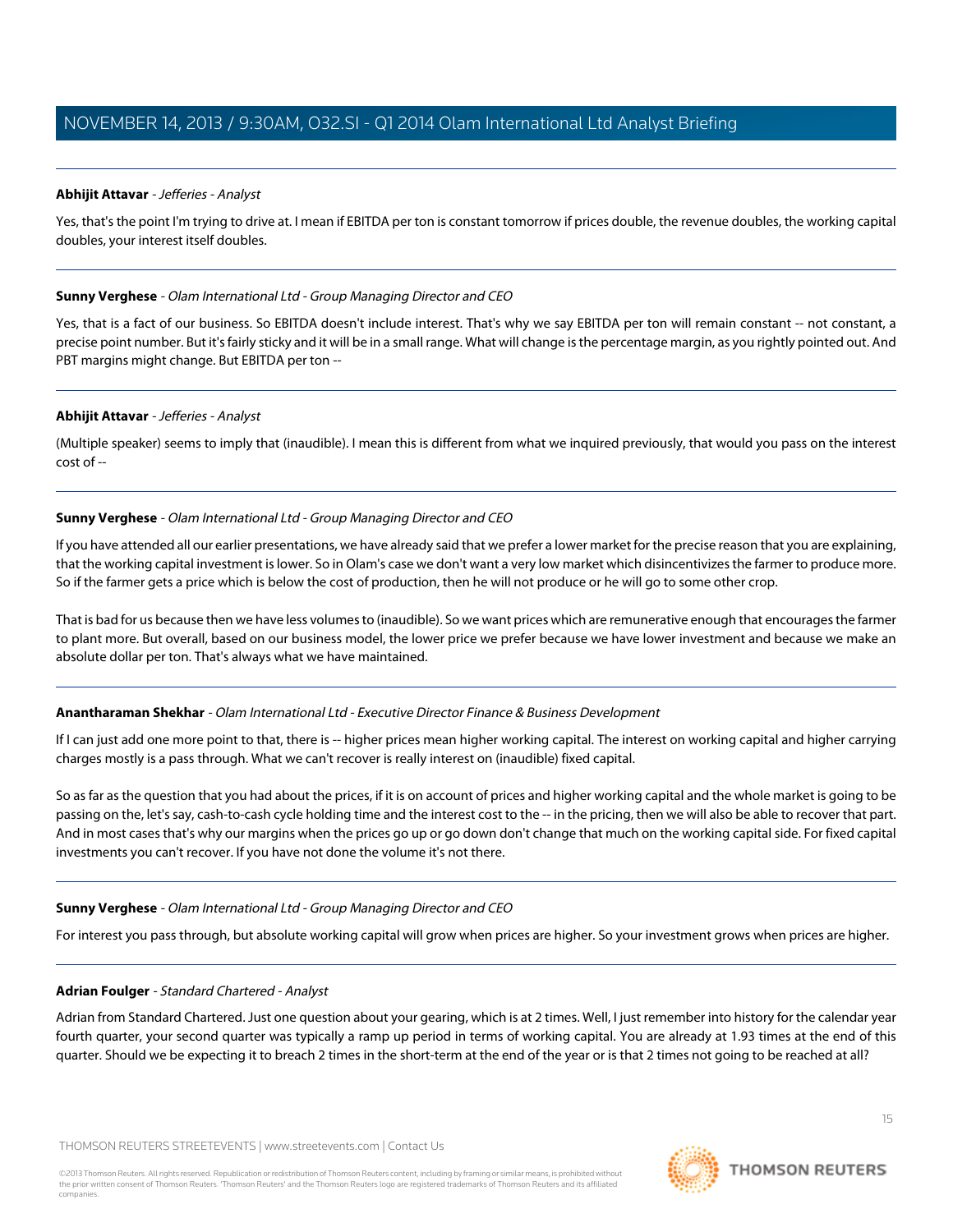# **Anantharaman Shekhar** - Olam International Ltd - Executive Director Finance & Business Development

We think that if prices go up and you are in peak procurement season and shipments get delayed or things like that, it can go up. But we believe that on a more cyclical, more structural basis we should be able to retain below 2 times. If you look at the same time last year, it was above 2 times, it was about 2.01 or 2.02 end of Q1 of last year.

So it has moved between 1.8 to 2.25 and we believe that on a structural basis what we are doing will keep it below 2. But there might be blips at a point of time which might take it above 2. But structurally I think we should be able to sustain it.

# **Sunny Verghese** - Olam International Ltd - Group Managing Director and CEO

So if there is a maximum run up in prices, then I think we might breach this. But that will be hopefully temporary.

# **Adrian Foulger** - Standard Chartered - Analyst

Thank you. Just on cash flow and balance sheet, the -- oh gosh, I lost my train of thought here. Sorry. (Inaudible) result.

# **Sunny Verghese** - Olam International Ltd - Group Managing Director and CEO

<span id="page-15-0"></span>You can come back. We will take other questions, you can come back.

# **Charles Spencer** - Morgan Stanley - Analyst

It's Chuck Spencer from Morgan Stanley. Were there any gains in this quarter from the sale lease-back activities that came through in the P&L?

**Sunny Verghese** - Olam International Ltd - Group Managing Director and CEO

No.

# **Charles Spencer** - Morgan Stanley - Analyst

Okay. And --

# **Sunny Verghese** - Olam International Ltd - Group Managing Director and CEO

Because the transaction is not yet complete. When it completes it will come through.

#### **Charles Spencer** - Morgan Stanley - Analyst

And then you'll highlight to us.

Then secondly, when you talk about free cash flow to firm, will you be including the 45 million gain or the 200 million value released when you calculate that net CapEx number?

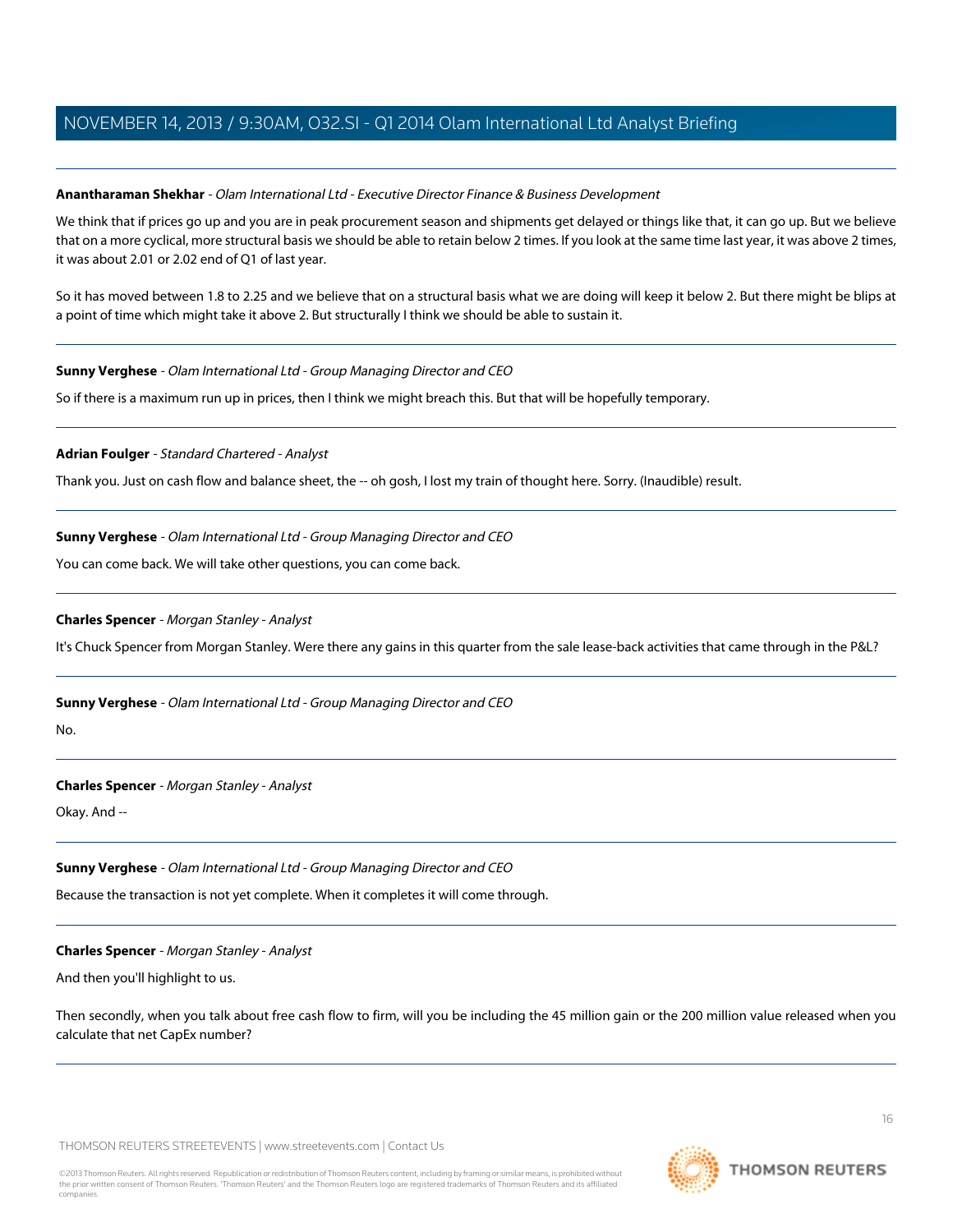### **Anantharaman Shekhar** - Olam International Ltd - Executive Director Finance & Business Development

Yes, the changes to CapEx will have both investments and divestments and that will be included there, and therefore part of the free cash flow to firm. And which is the conventional way in which it is.

### **Charles Spencer** - Morgan Stanley - Analyst

Yes. I guess I'm just wondering, you talk about a gain of 45 million and you talk about a value release of 200 million, which one goes into that net CapEx?

# **Anantharaman Shekhar** - Olam International Ltd - Executive Director Finance & Business Development

So 200 million will go into the net CapEx.

# **Charles Spencer** - Morgan Stanley - Analyst

Okay. And then looking at the industrial raw materials segment, last year the SEZ project was a major contributor to that. Have you identified how much of that, segment earnings came from that?

# **Sunny Verghese** - Olam International Ltd - Group Managing Director and CEO

Actually, in the last year the first quarter SEZ was not a major contributor. So on a quarter-on-quarter basis it's a pretty like, it's a pretty like comparison.

#### **Charles Spencer** - Morgan Stanley - Analyst

But for the full year it was a major part --

# **Sunny Verghese** - Olam International Ltd - Group Managing Director and CEO

For the full year --

# **Charles Spencer** - Morgan Stanley - Analyst

Because I remember for the fourth quarter it was a major part.

**Sunny Verghese** - Olam International Ltd - Group Managing Director and CEO

That's right.

#### **Charles Spencer** - Morgan Stanley - Analyst

So with that project mostly done, could we assume that the industrial raw material seasonality doesn't look like it did last year?

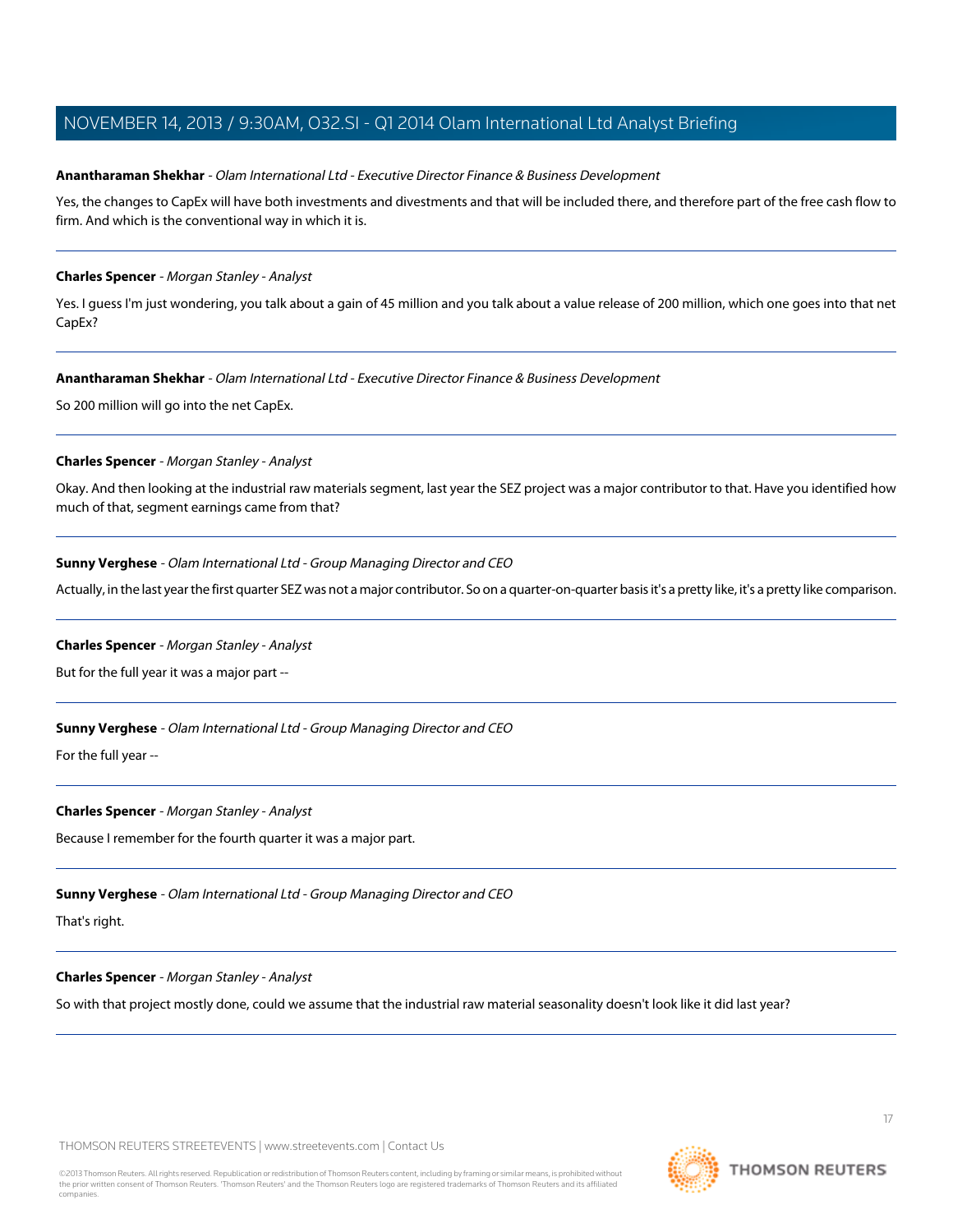### **Anantharaman Shekhar** - Olam International Ltd - Executive Director Finance & Business Development

There will be some reduction in Q4, but the SEZ is still expected to contribute this year because there is still some unsold part as well as some of the annuity income that will kick in because now the tenants are going to pay for that. So there will be some income. It will be lower than last year, it's likely to be lower.

So to that extent it will have some marginal impact on the seasonality. Last year was also a very poor year for the other two products, we hope that that will take (multiple speakers).

# **Sunny Verghese** - Olam International Ltd - Group Managing Director and CEO

And these are two sources of income, one is selling of these plots, developed land; and the second is the fee income from the utility services. So the utility services fee income will continue and there will be some income that we will get from the balance unsold properties which will flow through this year. It will be lower than last year, but there will be some contribution I think.

# **Charles Spencer** - Morgan Stanley - Analyst

Okay. Your guidance on that division is that we shouldn't expect a major shift downward in earnings because of the loss of that contribution last year.

# **Anantharaman Shekhar** - Olam International Ltd - Executive Director Finance & Business Development

We would hope not. We believe that the normal business -- the other businesses will be getting back to a normal territory.

# **Charles Spencer** - Morgan Stanley - Analyst

Got it. And then finally, the depreciation jumped 40% year on year. It seems a bit more of a greater increase than your SGD1.1 billion of fixed capital investment would suggest. Any further insights there?

# **Anantharaman Shekhar** - Olam International Ltd - Executive Director Finance & Business Development

I mean depreciation there is two -- there is a part which is fixed depreciation, which will be charged off every quarter on quarter. But in some cases the manufacturing side there is manufacturing depreciation that gets charged off basis on actual sale and on the basis of use. So in those jurisdictions you will have some differences than the quarterly depreciation. But on overall terms for the year we -- it would pan out.

#### **Charles Spencer** - Morgan Stanley - Analyst

Okay, thank you.

# **Sunny Verghese** - Olam International Ltd - Group Managing Director and CEO

Yes, Pat?

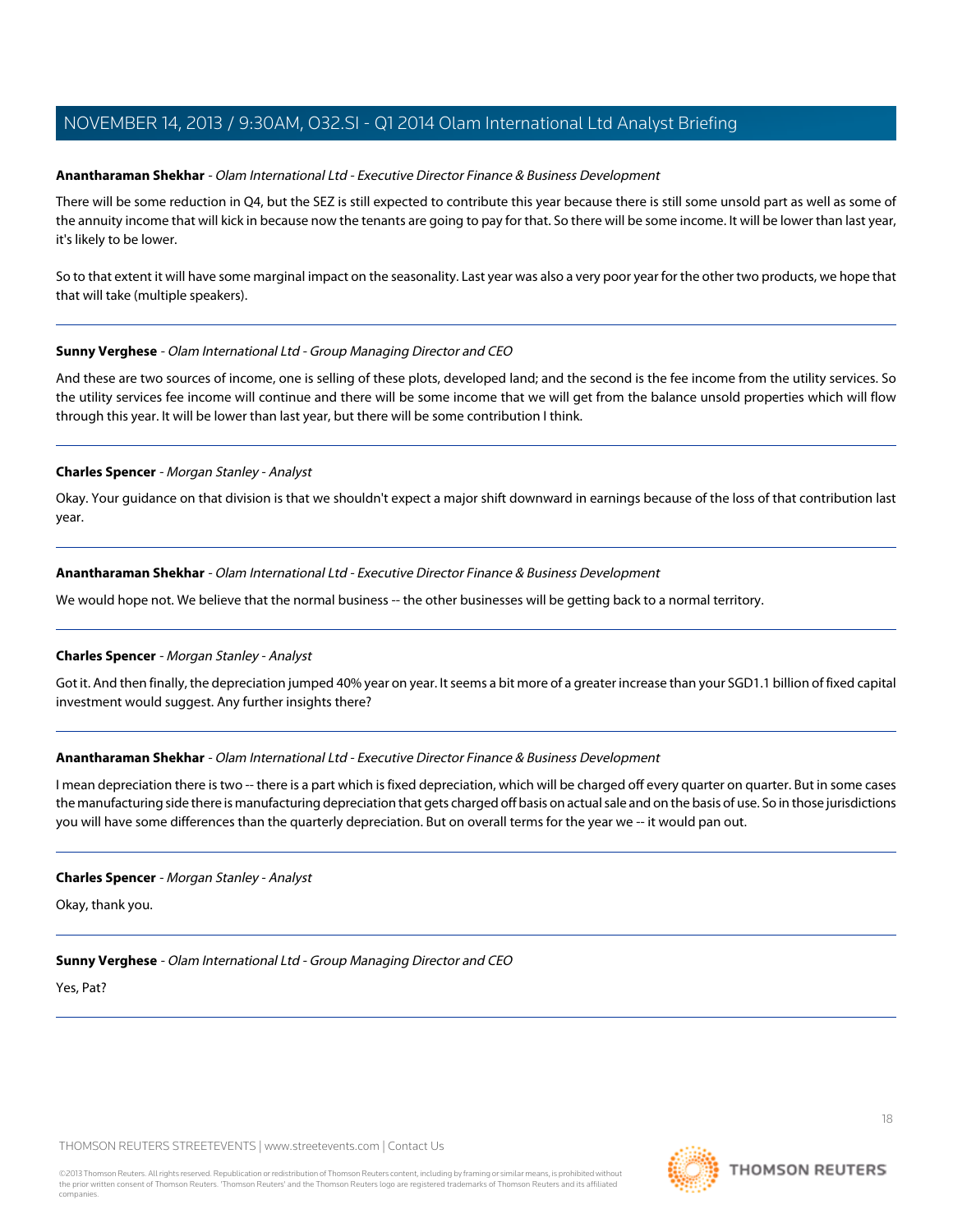### <span id="page-18-0"></span>**Patrick Yau** - Citi - Analyst

Thank you. Patrick Yau from Citi. Just a question on -- actually, it's a follow-on, Chuck's question on expenses. You had depreciation growing at about 40%, but yet you are actually reporting expenses of overhead growth of 3%. And I recall that actually that expense piece was actually in the 20s. So could you actually share in terms of what change actually brought this expense trajectory to a much lower level too?

# **Sunny Verghese** - Olam International Ltd - Group Managing Director and CEO

So some of these businesses as Shekhar mentioned we have restructured in terms of cost. So one is the wood business, second is the dairy business, third is the sugar business and fourth is the CFS business. So through various sustained cost management initiatives and restructuring we have been able to achieve some operating efficiencies and overhead savings. So that is one.

Secondly, we have reduced our pace of acquisitions. So you will see in every quarter the reason overheads were growing at 20% is that we were consolidating what the newly acquired companies in those quarters. Since that pace of acquisitions has slowed down quite considerably, we are not seeing that same kind of growth. So I think we will now see more overhead growth and this kind of trend line unlike what historically it has been.

#### **Patrick Yau** - Citi - Analyst

thank you for that. And just to follow on the CapEx guidance, I think Shekhar mentioned about the CapEx, which is around SGD500 million for the year. Does that mean net CapEx or gross CapEx?

#### **Sunny Verghese** - Olam International Ltd - Group Managing Director and CEO

Gross, Gross CapEx.

#### **Patrick Yau** - Citi - Analyst

So for example the AUD200 million cash inflows on the almonds, so that would be --

#### **Sunny Verghese** - Olam International Ltd - Group Managing Director and CEO

So this SGD500 million is actually gross.

# **Sunny Verghese** - Olam International Ltd - Group Managing Director and CEO

Gross CapEx, new CapEx.

#### **Patrick Yau** - Citi - Analyst

Yes, new CapEx.

#### **Sunny Verghese** - Olam International Ltd - Group Managing Director and CEO

And any divestment would go off that, divestment and depreciation for the year.

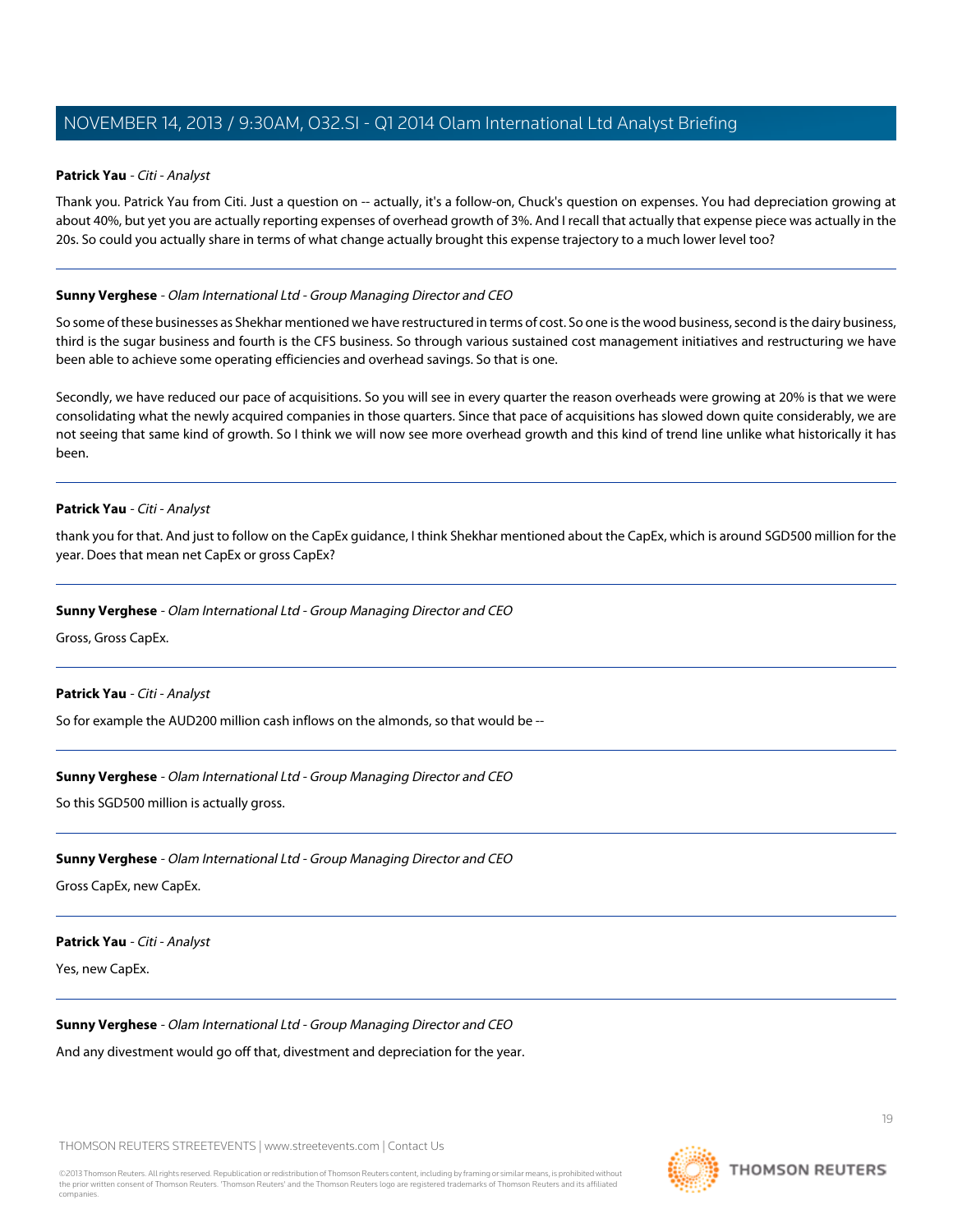### <span id="page-19-0"></span>**Conrad Werner** - Macquarie - Analyst

It's Conrad from Macquarie. First question just on volumes, I mean, you mentioned that volumes are still a key driver of your business.

#### **Sunny Verghese** - Olam International Ltd - Group Managing Director and CEO

Yes.

#### **Conrad Werner** - Macquarie - Analyst

Good to hear again. But they were kind of flattish year-over-year in this quarter. Could you explain some of the reasons why? Should we see some acceleration through the rest of the year? What will be kind of a ballpark guidance for the full year in terms of volume growth?

Then specifically on coffee, last quarter we talked about the disease that was plaguing some of your uptake.

#### **Sunny Verghese** - Olam International Ltd - Group Managing Director and CEO

Yes.

# **Conrad Werner** - Macquarie - Analyst

No mention of that in the MD&A this time around. Is that kind of resolved and has this issue of weak pricing taken its place in a way? What can we expect for coffee business for this year? Thanks.

#### **Sunny Verghese** - Olam International Ltd - Group Managing Director and CEO

So in terms of volumes three out of our four segments, excluding the CFS segment, which is not volume relevant, the other three out of the four segments there was volume growth, there was EBITDA growth and there was EBITDA per ton growth.

In the food staples and packaged food business there is a lower growth in volumes because the first quarter of last year we had 90 odd percent --

#### **Sunny Verghese** - Olam International Ltd - Group Managing Director and CEO

97%.

#### **Sunny Verghese** - Olam International Ltd - Group Managing Director and CEO

97% growth in volumes in the segment because of the ramp up on (inaudible). We have changed our model in Australia, we have changed our model in Canada, et cetera, as a result of which we expect a lower volume growth in the grains business.

So overall, the volume growth for the full year will probably be in the single digits rather than in the double digits that we had. And most of the change in the volume growth trajectory will largely come from the change that we are going to see in the food staples and packaged foods business. But in the first quarter three out of the four segments have grown in volumes.

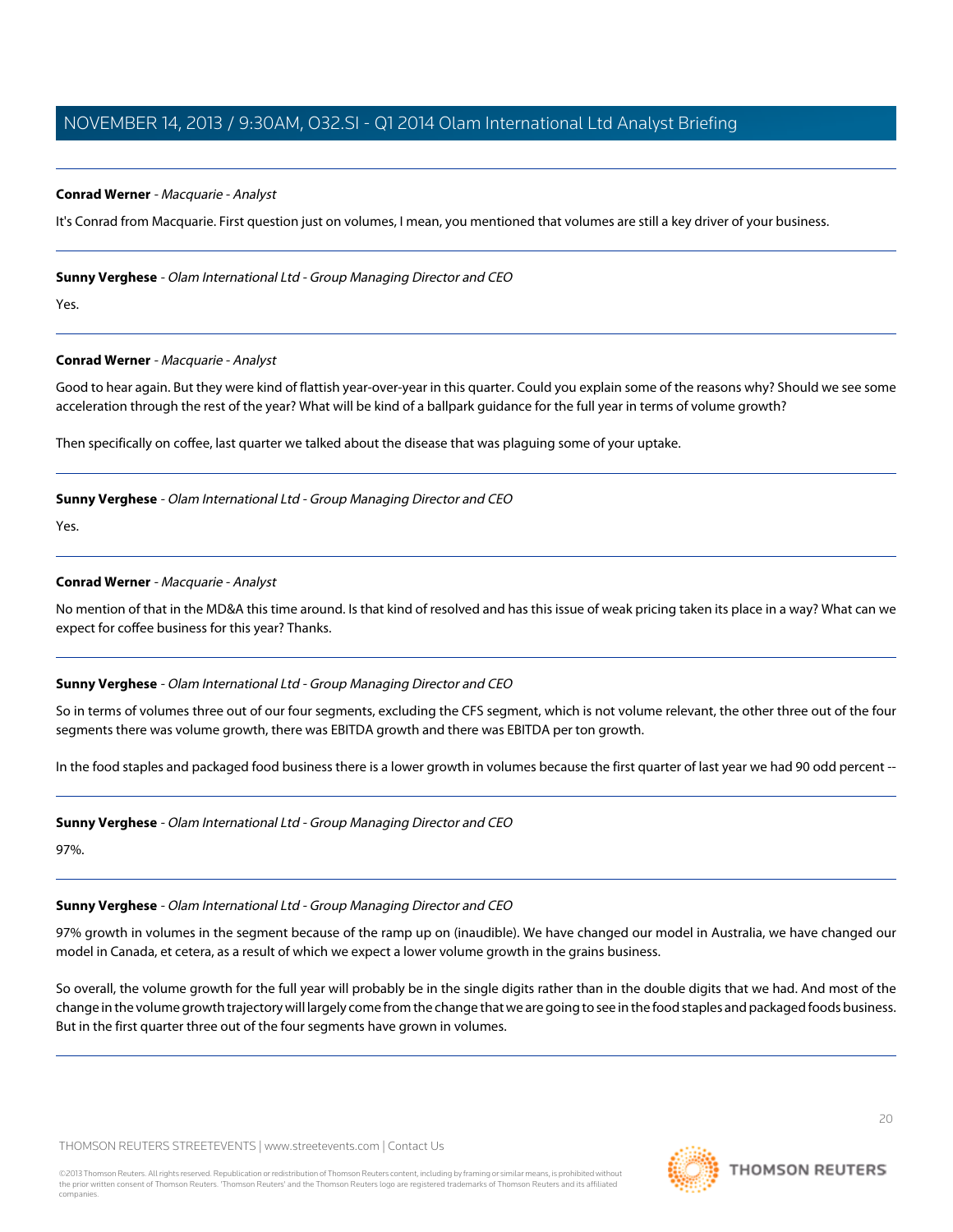# **Conrad Werner** - Macquarie - Analyst

And then on the food staples you mentioned something in the preamble about you changing the way you're working in the grains, you are being more selective about the business you're doing there. Did I hear that correctly?

### **Sunny Verghese** - Olam International Ltd - Group Managing Director and CEO

Yes, yes.

# **Conrad Werner** - Macquarie - Analyst

Okay.

# **Sunny Verghese** - Olam International Ltd - Group Managing Director and CEO

So because in Australia, for example, we were sourcing grains with the grower and then we were exporting that. But because we didn't have elevation asset the slot that we take for elevating to export will come only when the operators give us those slots. Most of those operators are competitors.

So while they want third-party business to keep full capacity utilization of elevation, they will pick and choose the times when we get (inaudible). So we have invested in our own elevation through the Newcastle terminal which will start being operational from the second half of the coming year.

But as a result of that, we have decided to focus more of our grain origination in Australia for domestic trading rather than for export. There still will be some exports, but the volume of export that we did in the past, we're going to reduce that till we have some kind of matching capacity between our elevation capacity and our sourcing origination capacity. So that is one change as an example of why we believe the grains volumes will come down in the current year.

On your second question about coffee and the la Roya disease in the Central American growing areas and Andean region, that disease is still an issue. So there will be reduction in crops in most of these countries including Guatemala, Honduras, Peru, et cetera, which are affected by it. But it has been compensated for by a huge increase in Colombia and a significant increase in Brazil.

So Colombia's crop this year will be about a 1 million tons more than last year, which is a massive increase. So Colombia will be at about 10 million, 11 million bags -- 10 million bags production. It had gone down when it had its la Roya 5 years ago. The production had collapsed from 12 million bags to about 6 million bags. It has now revived from 6 million to 10 million.

So while rest of Central America is affected by that, there is an increase in supply from Colombia and also a huge increase in Brazil. Brazil has an off-year, on-year crop. And the coming year is going to be another on-year, and therefore there's going to be a significant production growth. So Arabica coffee there is about -- expectation is about 85.5 million, 86 million bags of production. Robusta is expected to about 64 million. So we see quite a burdensome balance sheet both for Arabica and Robusta, which is what is reflected in today's prices.

So this will be the second year where production will exceed consumption. There is good growth in consumption, good growth in demand, but that is bumper crop in some of the key producing countries. So the la Roya in fact has been compensated for by the growth in some of these other countries that they don't have a problem.

It's not the margins, so it is only the volume. So EBITDA has grown there by 25.5%, EBITDA margins in that segment has grown by about 15%. EBITDA per ton has grown and EBITDA overall has grown significantly in that segment. And it has resulted, because of the low prices it has resulted in lower working capital and more cash flow generation.

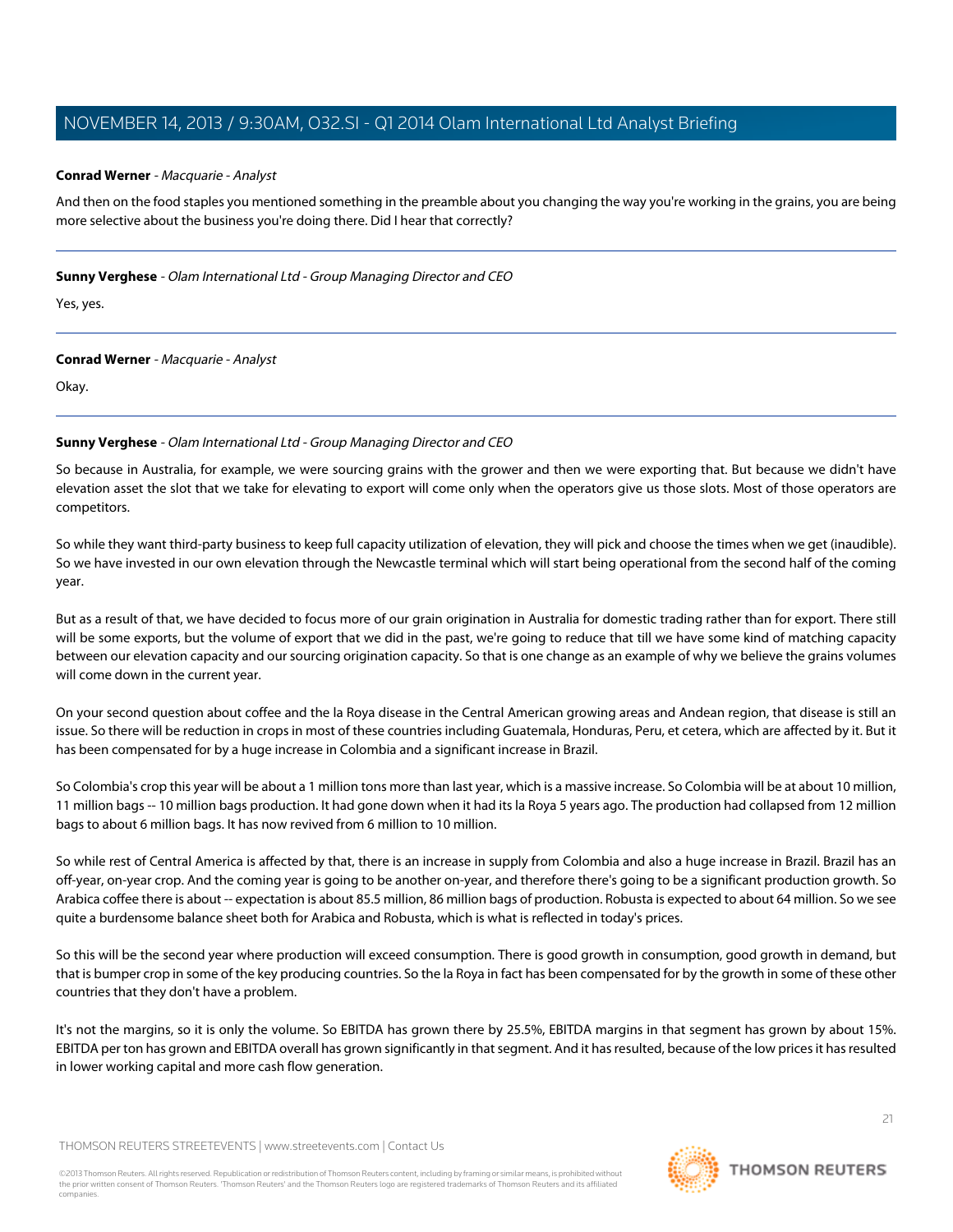# **Conrad Werner** - Macquarie - Analyst

I guess I'm just going off this comment that but weaker coffee prices could entail margin pressure.

# **Sunny Verghese** - Olam International Ltd - Group Managing Director and CEO

No, if the coffee prices go to real low. So when I said that the margins are sticky in a board range of prices, that's true. But if it goes below USD1.00, Arabica prices, then I think it will start beginning to have some impact on the margin. In the first quarter with prices averaging around USD1.06 to USD1.10, EBITDA margins per ton grew and EBITDA overall grew very, very strongly in that segment.

# **Conrad Werner** - Macquarie - Analyst

Yes.

# **Unidentified Audience Member**

I have a question on the almond orchard. I understand that almond cultivation is a very water-intensive farming. So I was wondering over the longer term what kind of measures have you put in place to secure more water for this investment?

# **Sunny Verghese** - Olam International Ltd - Group Managing Director and CEO

Yes, so we have -- so we have not sold our permanent water rights. So about AUD180 million worth of water rights we still own and it's still in our books, and we won't sell it as long as we are farming it. So the whole idea is that we want to make sure that the plantations are high yielding and generates good profit for us because we manage it well.

But a critical part of managing the plantation well is you need to have visibility and security of water, so which is why we paid a lot of money for securing the permanent water rights and which is why we have not sold that permanent water rights.

But you're right, all farming and all plantation is very management intensive. The difference between a good farmer and a bad farmer, as they say, is a difference of 3 days. So if you're late in planting or late in weeding or late in fertilizing or late in irrigating and you're not precise in how you manage all of that, it can result in a big variance in outcomes and performance.

But that is our expertise and we do that across multiple crops, in multiple geographies and which is the value that we generate in the upstream. So we are good at that. And because our upstream portfolio is diversified across multiple geographies, the weather-related agricultural risk which we cannot manage is to some extent self-compensated by the fact that we're not putting all our eggs in palm in Indonesia. But we are in almond orchard, we are in palm, we are in rubber, we are in the cocoa plantations, we are in coffee plantations, we are in rice farming, we are in peanut farming, we are in grains farming, we are in dairy farming, across 21 countries, in the Northern Hemisphere, in the Southern Hemisphere.

So that's the only way we can manage the agricultural risks. All the other risks are within our control. We can manage it by better management. So we have 90 million megaliters of permanent water rights, security rights, we have the water rights.

# **Aditya Renjen** - Olam International Ltd - General Manager, IR

All right. Thank you, ladies and gentlemen. If there are no further questions, that concludes this briefing session.